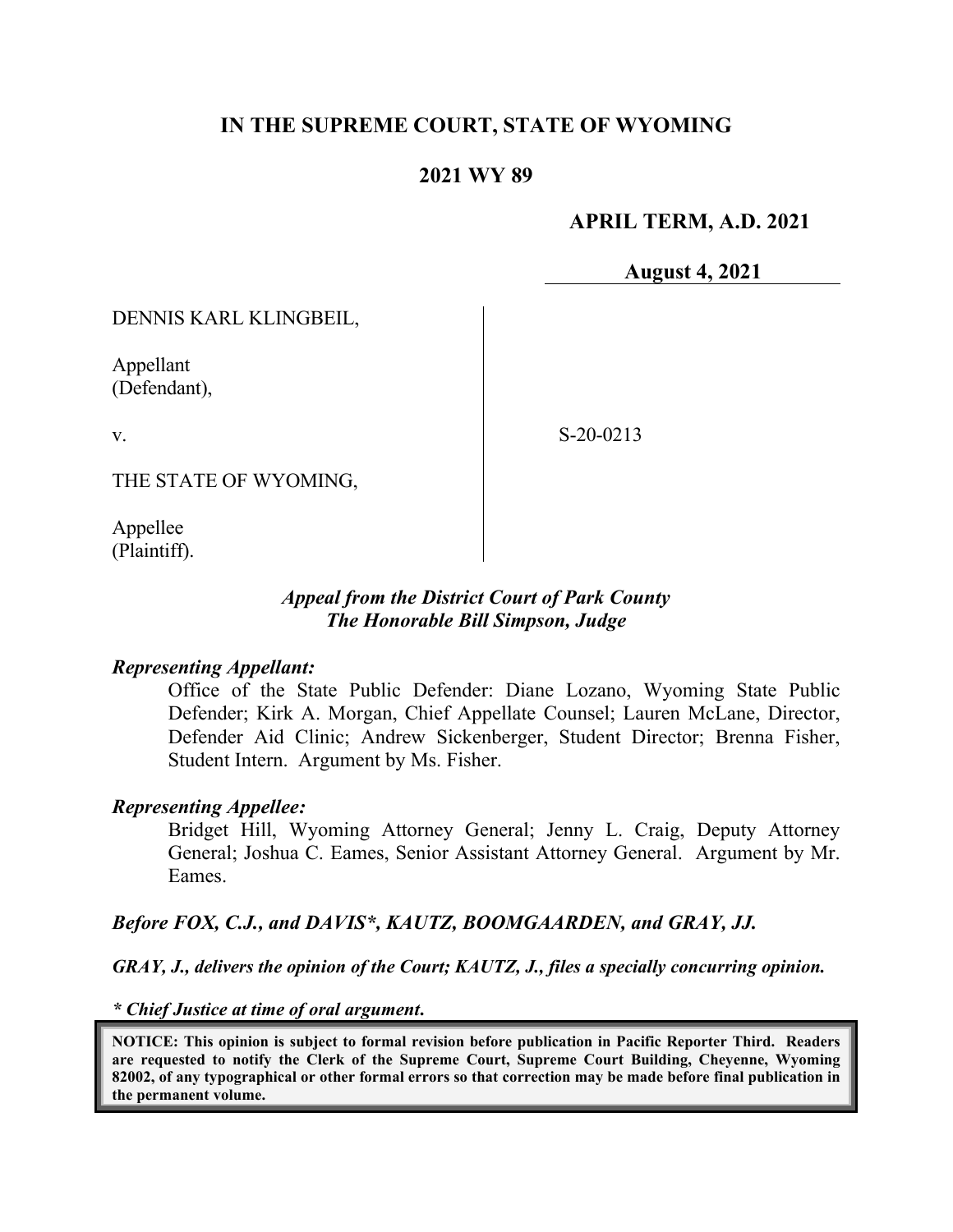## **GRAY, Justice.**

[¶1] Dennis Klingbeil claimed he shot his wife in the head by accident. The jury rejected his defense and convicted him of first-degree murder. Mr. Klingbeil appeals, arguing the district court abused its discretion in admitting improper W.R.E. 404(b) evidence of a 911 call and surrounding events from 2011. Mr. Klingbeil also asserts plain error based on the prosecutor's question eliciting the opinion of the forensic pathologist that the cause of death was homicide. Mr. Klingbeil argues this improper opinion testimony materially prejudiced his defense. We affirm.

## *ISSUES*

[¶2] The issues are:

- 1. Did the district court abuse its discretion when it admitted W.R.E. 404(b) evidence surrounding a 911 call which occurred in 2011?
- 2. Did the State elicit improper opinion testimony from the forensic pathologist resulting in prejudicial error?

## *FACTS*

[¶3] Dennis and Donna Klingbeil were married for thirty-four years and together forty-three years.<sup>[1](#page-1-0)</sup> On August 5, 2018, the Klingbeils returned to their ranch outside of Cody, Wyoming, from a truck-buying trip in Billings, Montana. By ten o'clock that night, Dennis had shot Donna once in the head and had overdosed on pills. Donna was lifeflighted to the Billings hospital where she died about a half-hour later. Dennis was transferred to the Cody hospital where he recovered. Upon his release, he was charged with first-degree murder.

## **A. Evidence at Trial**

#### **1. The Prosecution**

[¶4] A five-day jury trial began on August 5, 2019. The State called numerous witnesses including law enforcement officers, dispatchers, the Klingbeils' two sons, and the forensic pathologist who conducted the autopsy. The Klingbeil family consisted of

<span id="page-1-0"></span><sup>&</sup>lt;sup>1</sup> We use Dennis and Donna Klingbeil's first names when reciting the facts to avoid confusion between the various family members and refer to them formally as Mr. Klingbeil and Mrs. Klingbeil in the discussion.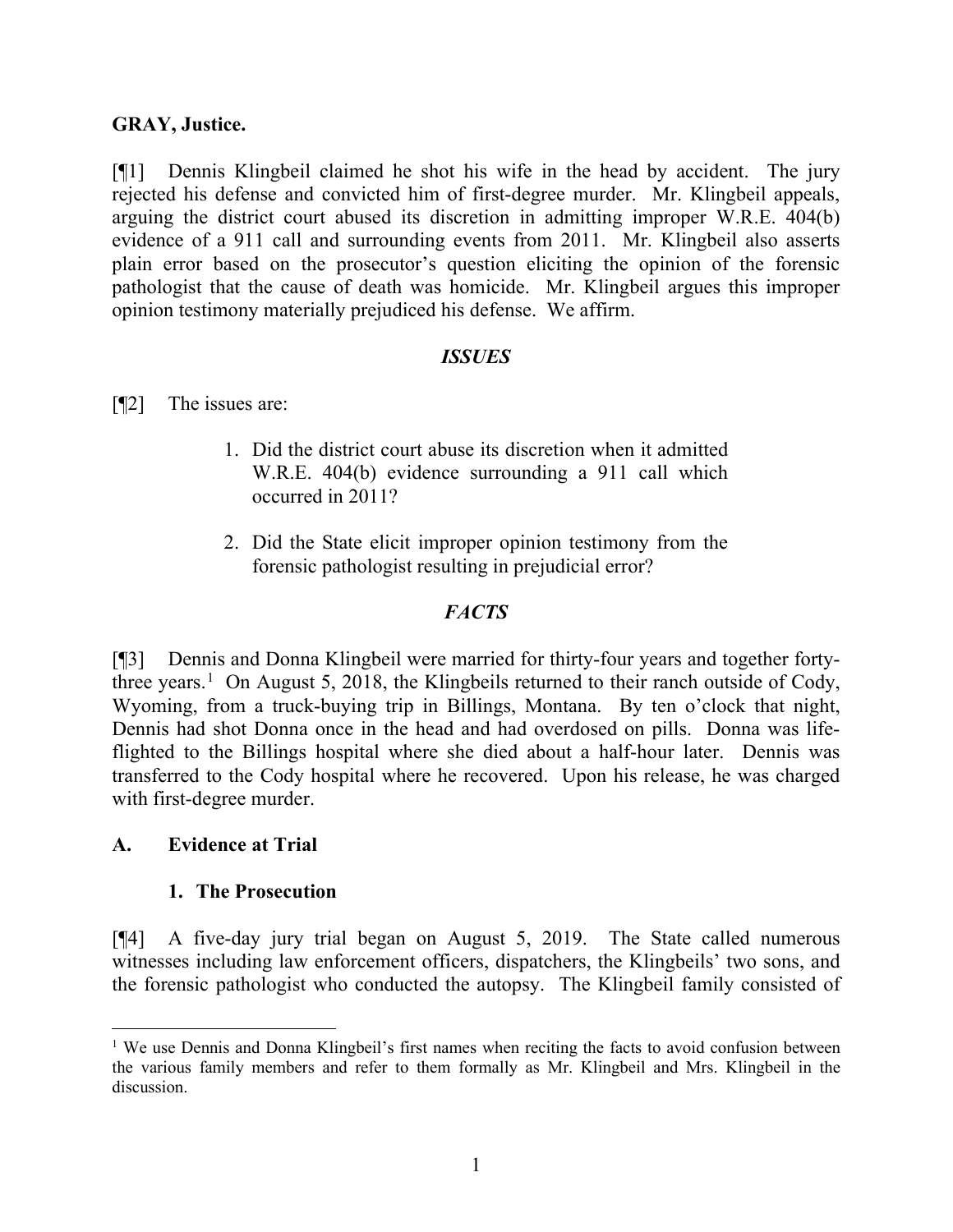Dennis, Donna, and two adult children—Brad Lanken, a son from Donna's first marriage, and Mark Klingbeil, a son from Dennis' first marriage. Donna had another son who committed suicide in early 2011, and a daughter who succumbed to cancer in 2002.

[¶5] Brad and Mark were in frequent contact with Dennis and Donna and testified about the family dynamics at trial. Both sons testified that throughout the previous year, their parents had been contentiously negotiating the separation of assets from their 1986 Trust into two independent trusts of equal value. The couple owned numerous properties in Cody, Wyoming, and Miami, Florida. Donna believed Dennis was secretly moving money from joint businesses and placing it in a personal safe.

[¶6] Throughout 2018, trust revision negotiations were ongoing and the Klingbeils' relationship continued to disintegrate. By April 2018, divorce had become a topic of discussion. In May 2018, at his mother's request, Brad contacted a divorce attorney as well as an independent trust attorney for her. Dennis talked to Brad about the possibility of divorce in June 2018. He relayed that he had contacted a divorce attorney, although he did not want a divorce because he loved Donna and wanted to spend the rest of his life with her.

[¶7] While both sons attempted to help their parents resolve their financial disagreements, Brad became Dennis and Donna's primary contact. In June, the couple reached a partial financial settlement that included their respective responsibilities for specific bills on the properties and a monthly payment from Dennis to Donna of \$6,000 for management fees. This agreement did not resolve trust matters, and Dennis and Donna continued to argue about the trusts with increasing frequency and vitriol. Alcohol consumption commonly preceded their arguments.

[¶8] The events of the days immediately preceding the shooting were presented through Brad's testimony covering a series of phone calls. On August 3, 2018, Donna telephoned Brad and told him she had gone with Dennis to his attorney's office to sign quitclaim deeds placing the Wyoming properties, excluding the Cody ranch, in Donna's Trust. She explained she had not read the deeds as she and Dennis were headed to Billings, Montana, to buy a truck, and she planned to read them when she returned to Cody. The next day, Dennis telephoned Brad telling him that he and Donna had found a truck, but Donna was upset because the payment was more than her current lease. To please her, Dennis agreed to pay the difference, even though he felt it was unfair given the agreement requiring him to pay other bills. On August 5, Donna told Brad that she and Dennis were heading back to Cody.

[¶9] Donna called Brad again around 4:30 p.m. that same day. She had read the deeds and was distraught because they incorrectly identified Dennis as a trustee for her trust. She indicated that Dennis was calling his attorney to have the deeds corrected, immediately. During this call, she was simultaneously berating Dennis. At about 6 p.m.,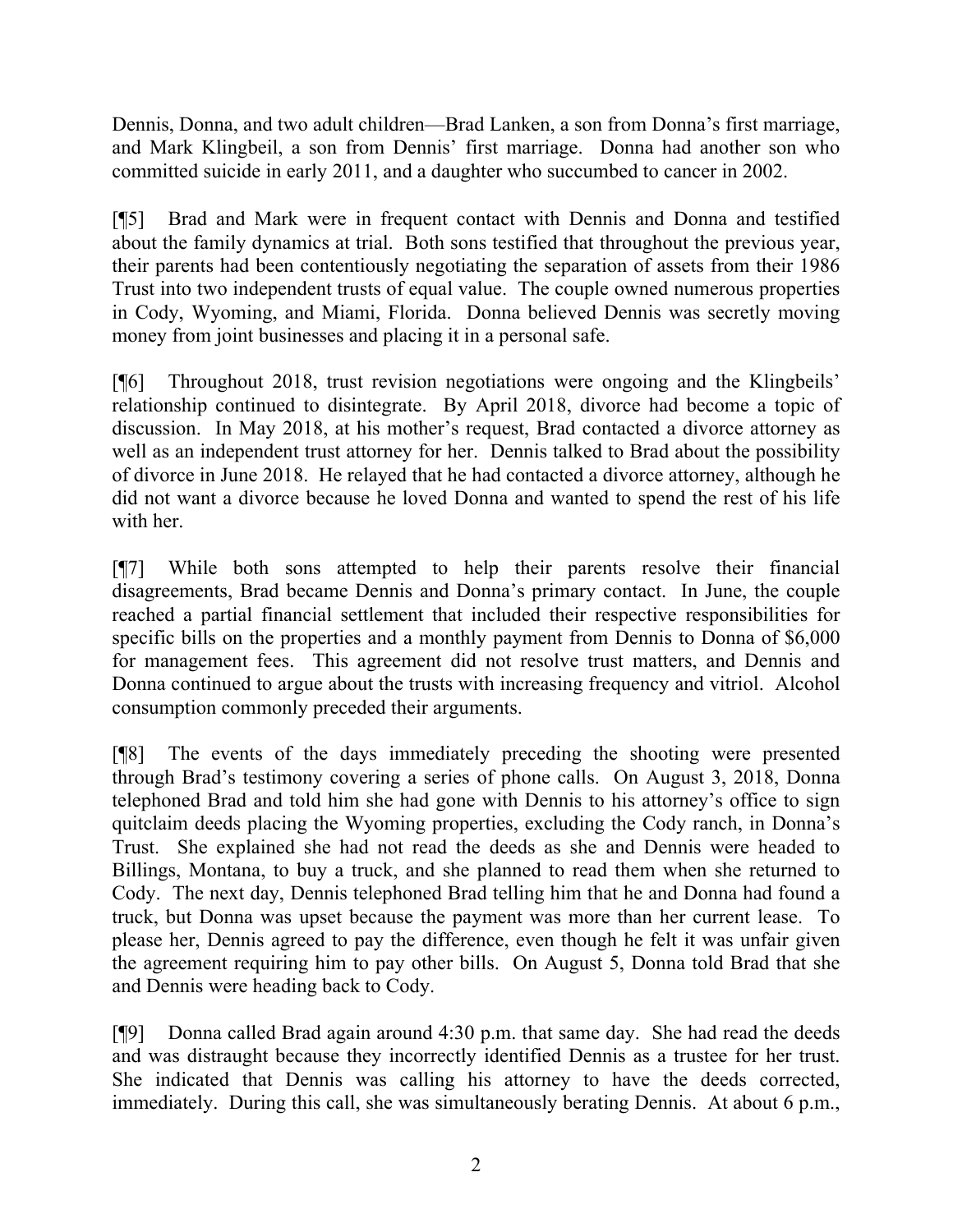Donna telephoned Brad again whispering that she was in the garage. She asked Brad to get her a plane ticket to Chicago because she could not remain in Cody any longer—she was leaving Dennis. Brad thought she had been drinking and told her he would get her a ticket first thing in the morning.

[¶10] Jessie Colegrove, the Park County 911 dispatcher, testified she received a call from the Klingbeil residence at 7:42 p.m. that same evening, but the caller hung up. Dispatcher Colegrove immediately called back and spoke to Donna, and on being reassured there was no emergency, ended the call without dispatching officers to the home.

[¶11] At 8 p.m., Donna made her final call to Brad. She told him a meeting had been set for Monday to straighten out the deeds and asked about an e-mail Brad had sent to Dennis earlier that day. In that e-mail, Brad had suggested the valuation of the proposed trusts needed to be changed because of a reallocation of the Cody ranch property to Dennis. In response to Donna's questions, Brad shared his opinion that the disparity in the trust values was \$600,000. Donna then summoned Dennis to the phone. As Donna handed the phone to Dennis, Brad could hear her shouting at Dennis, "You know, you're trying to cheat me." Dennis told Brad abruptly that his calculations were wrong and said, "I'm finished talking about this trust. I'm going to put an end to this tonight. Here, talk to your mother."

[¶12] Brad told Donna he thought they reached an impasse on the trusts. He listened as Donna screamed "hateful things" at Dennis, and Dennis yelled back. During this exchange, Donna told Dennis that she was leaving him and going to Chicago. Brad asked what Dennis was doing, and Donna said he was sitting on the couch staring at the wall.

[¶13] Mark testified that Dennis called him at 9:43 p.m. and said, "I shot Donna and she's dead. I took some . . . sleeping pills and I'll be gone soon or dead soon. Please send someone out to take care of the dog." Mark called 911, and after being told to call local law enforcement, he located the Park County Sheriff's Office number online. He called the sheriff's office at 9:51 p.m. and then called Brad.

[¶14] Park County Sheriff Scott Steward and Deputy J.J. Schwindt testified they arrived at the Klingbeil home around 10:18 p.m. They found Donna lying on the floor, face up, with her legs straight out and Dennis face down approximately two feet from Donna. The officers observed a .38 caliber gun on the dining table. The gun had been fired once. A spent bullet was on the floor by the fireplace. The officers found pill bottles in the kitchen. A forensic analysis of the gun revealed it was in good condition and functioning as intended. No defect was found that would cause the weapon to accidentally discharge.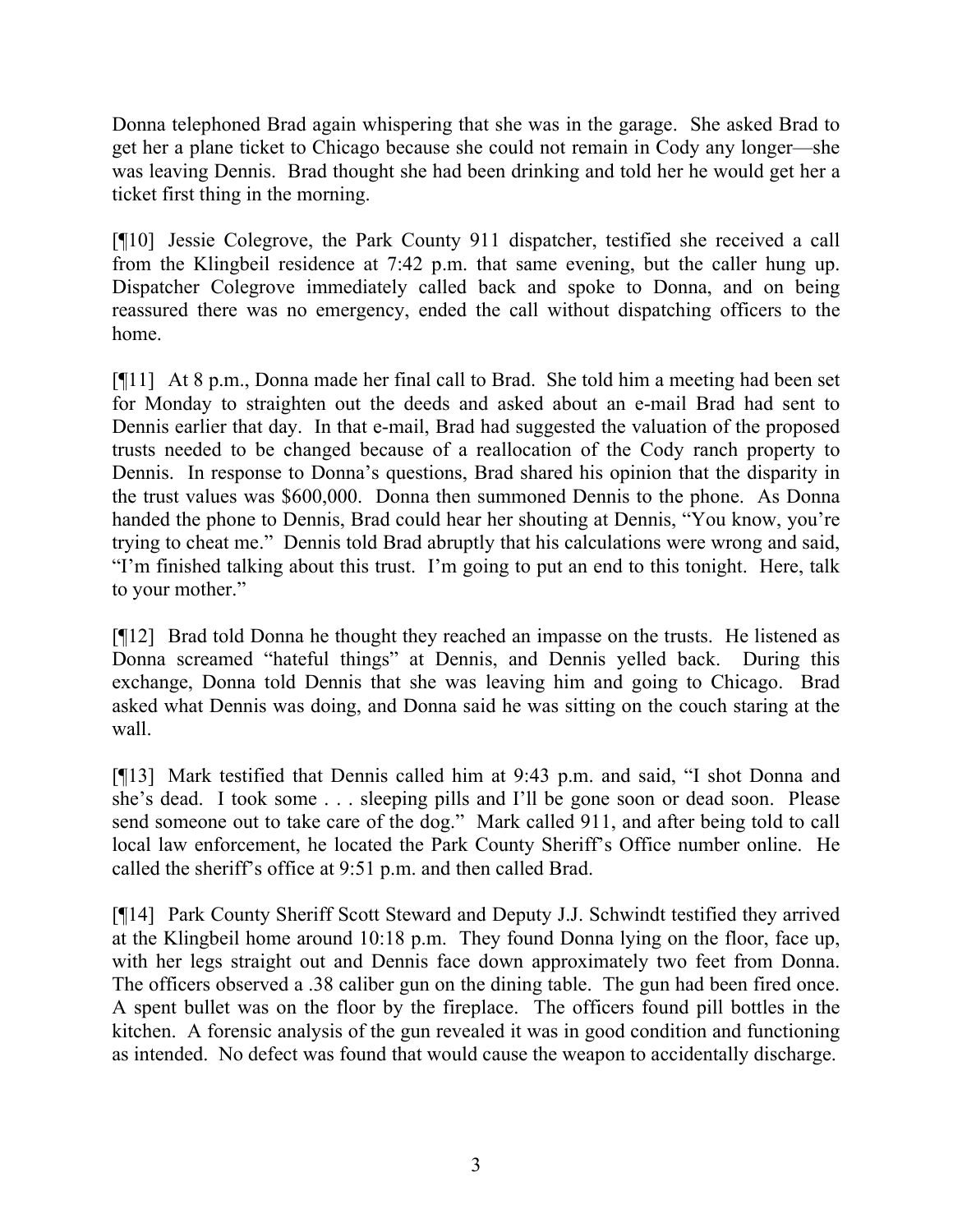[¶15] The State presented evidence of recorded jail telephone calls between Dennis and various individuals. Dennis originally had said he could not remember anything about that night. But later, he told varying versions of the evening's events to different people. In several conversations, he said, "[I] just snapped." In one call, he told Mark's wife that he was going to go for the defense of temporary insanity. On September 16, 2018, Dennis told Mark and Brad that Donna was sitting in a chair next to him when the gun accidently went off. In no conversation did Dennis say he was contemplating suicide prior to the shooting.

[¶16] The State called Dr. Thomas Bennett, the forensic pathologist who conducted Donna's autopsy. Dr. Bennett testified that the cause of death was a perforated (in and out) gunshot wound entering Donna's right temple and exiting her left temple. She had bruising on her lower eyelid from the close-range nature of the gunshot wound but no other assault wounds.

[¶17] An external examination revealed the size of entrance wound matched the bullet found on the floor of the Klingbeil home. Dr. Bennett explained that when there is space between a gun muzzle and a person's skin, gun powder spreads in a cone shape in the skin surface. This is called "stippling." Had there been any gap between gun and skin, stippling would have been present. Dr. Bennett saw no stippling. He observed what may have been a small muzzle imprint around the entry but could not definitively identify it as such. He concluded the gun was touching the skin when fired.

[¶18] Internal observations supported this conclusion. Extensive skull damage and gunpowder stain on the inside of the skull confirmed the gun was against Donna's head when fired. The entry wound was not angled. It was straight-on perpendicular to the skin surface. There were no indications that the gun was inches from Donna's skull when fired. In Dr. Bennett's opinion, there was no question that this was a "contact wound."

[¶19] Dr. Bennet testified that, based on the physical evidence and after consultation with other coroners present at the autopsy, he ruled Donna's death a homicide. The prosecutor then made a follow-up inquiry:

> Q. When you rule on the manner of death, could you also call it an "accident," if you believe that was the correct diagnosis?

> A. Absolutely. It's up to our investigation, the circumstances and so forth. "Accident" is possible to rule, if we felt it was an "accident."

Q. Your ruling was homicide.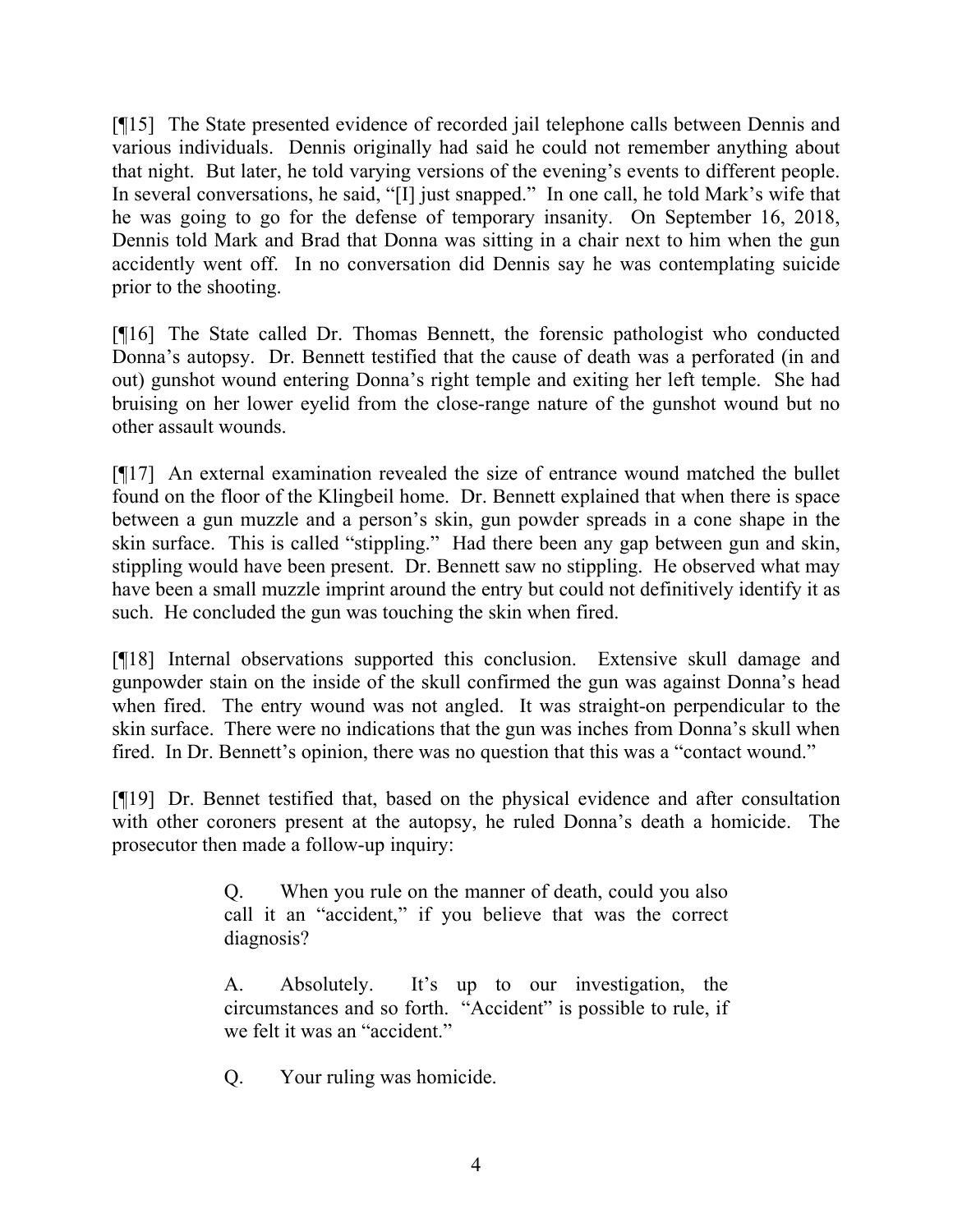A. It was.

The defense did not object to this line of questioning. The State rested its case.

#### **2. The Defense**

[¶20] Dennis testified in his defense. He stated that he was disappointed the night of the shooting because he felt Brad's proposed changes to the trust valuations were undoing work already done. Dennis testified that accusations he was trying to cheat Donna were untrue. Dennis explained that when he told Brad "[he] was going to end all this tonight," he meant he was going to kill himself. He said he was sitting on the couch while he talked to Brad, and "[he] just kind of went blank." Dennis testified:

> The next thing I recall, I was sitting in the dining room and I had a gun in my hand . . . . I was on the dining room chair and [Donna] was at my knees at some point in time, leaning up against my knee and at other times resting on her arm. [I had a gun and] I was just kind of playing with it, I turned the cylinder and such and just was kind of handling it—I didn't really do anything.

> . . . I cocked the gun and I put it up alongside my head, . . . and my wife was like beside right in front of me. . . . She asked me if I was going to kill myself that [n]ight. . . . I said, "I don't know." . . . I remember that I was putting the gun back down and at the same time I was trying to put the hammer back in the safety position, and all of a sudden the gun went off. . . . [I]t startled me—and then I looked and I saw my wife fall backwards. . . . At that time, I stood up and said something—I think I said "oh, my God." I put the gun on the table and I walked over to my wife and I shook her arm and there wasn't any movement. . . . I went back to the table and I looked at the gun again and I thought I would shoot myself and I—I hadn't been able to do it in the past and—and then I saw there was a vial of pain pills . . . . [I]t was Oxycodone . . . . I went to the kitchen and took a handful of it . . . [a]nd then I remembered that I had sleeping pills in my bedroom . . . and I went in and I took the entire vial of Ambien . . . . I came out and at that point I was already feeling . . . tired or something and I saw my dog and I called my son in Florida and told him what had happened and . . . could he please come up and take care of the dog.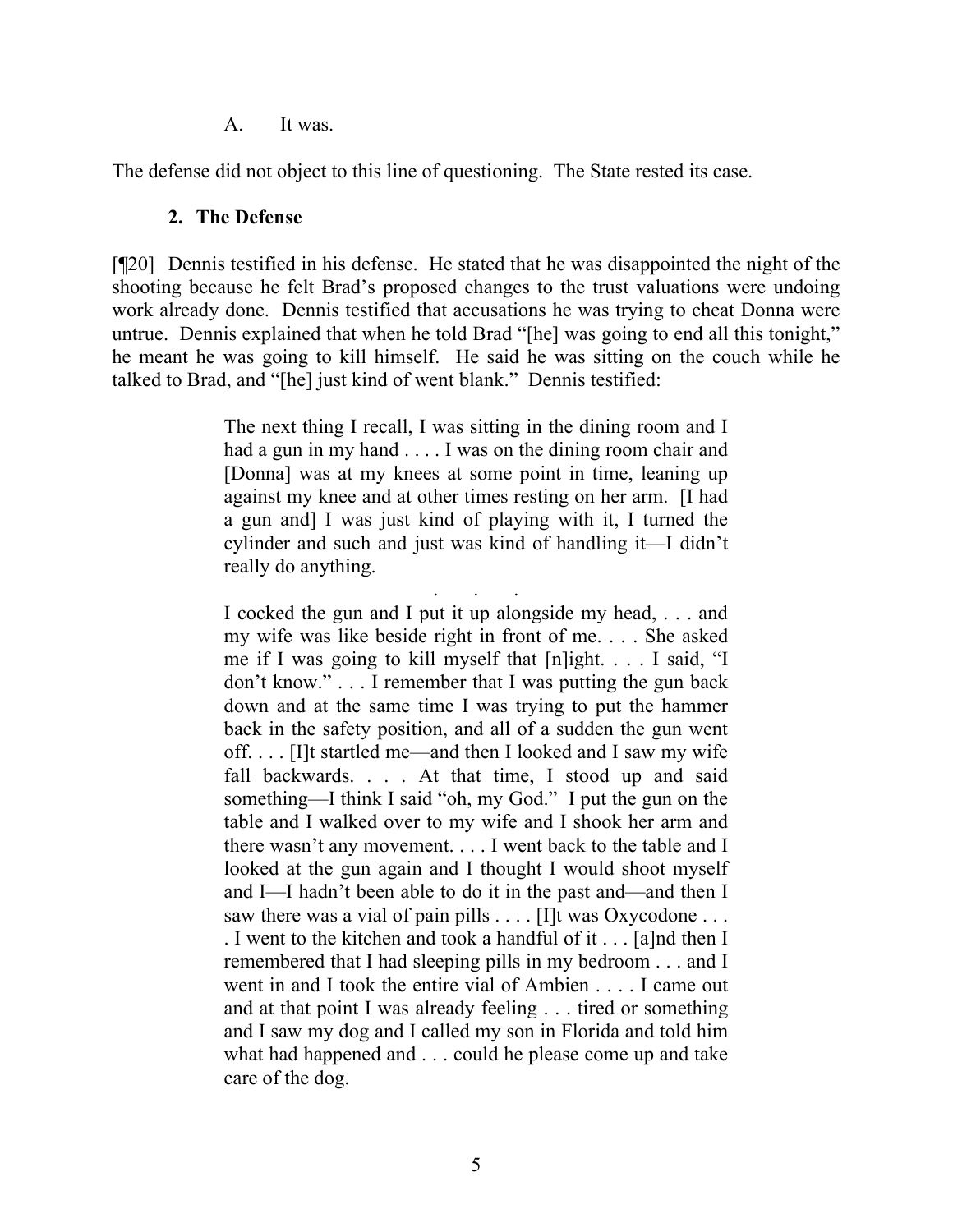[¶21] The defense called two witnesses from the Billings car dealership who testified they saw no animosity between Dennis and Donna while they shopped for a new truck. Dennis' business lawyer testified that he spoke with Dennis on August 5, 2018, about the inaccuracies in the quitclaim deeds and tentatively promised a revision by Monday, the next day. The lawyer could hear Donna in the background and characterized her tone of voice as "excited."

[¶22] The final witness for the defense was Ronald Scott, an independent forensic consultant. Mr. Scott rendered expert testimony on "unintentional discharge" of a firearm. An "unintentional" or "involuntary inadvertent" discharge occurs when a "firearm discharges, but there is not an intention for it to do [so]." He did not use the term "accidental" because accidental technically pertains to the gun itself—there is something defective about the design of the gun in an accidental shooting. Mr. Scott opined that the "common denominator in unintentional discharges starts with a violation of firearms safety. . . . Keep[] in mind that if you didn't have your finger on the trigger, the gun . . . wouldn't discharge." According to Mr. Scott, research has shown that people who are trained and experienced with guns can experience an unintentional discharge, especially in military and police situations.

[¶23] The jury returned a verdict of guilty on August 9, 2019. Dennis was sentenced to life without parole or commutation on November 21, 2019.

# **B. W.R.E. 404(b) Hearing**

[¶24] Prior to trial, Dennis filed a demand for notice of the State's intent to introduce evidence under W.R.E. 404(b). In response, the State identified deputies who had personal knowledge of an incident which occurred at the Klingbeils' home in 2011. Donna had called 911 to report that she and Dennis had been drinking and arguing and that Dennis had a pistol. The State provided the police reports. It specified the evidence would be used to prove motive, intent, and lack of accident as justification.

[¶25] The matter was heard with other pretrial motions on May 6, 2019. Dennis argued the 911 incident from 2011 was too remote in time to be admissible and was not relevant to his defense that Donna's death was accidental.

[¶26] The district court concluded evidence of the 2011 incident was admissible. After applying the required *Gleason* analysis, the court determined the evidence was offered for a proper purpose—to show motive, intent, and lack of mistake or accident. It found the evidence was relevant to show a pattern of behavior and lack of accident. The district court then weighed the probative value of the evidence against its possible prejudice. It determined that—because the incident clearly occurred, the evidence was not cumulative, the defendant's actions were not reprehensible in relation to the murder charge, the incident was similar to the charged crime, and it was unlikely the jury would draw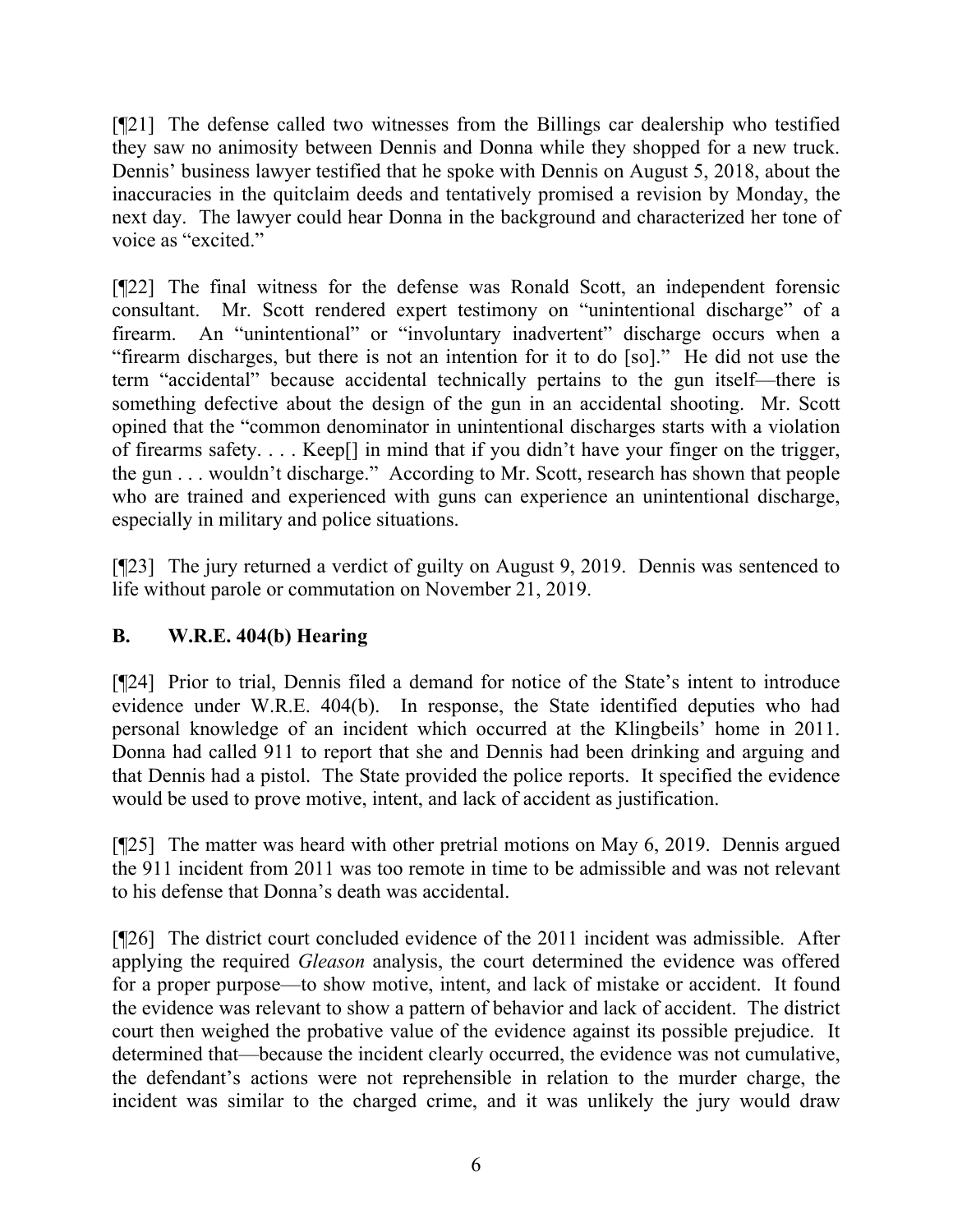improper inferences relating to the charged murder—the evidence was admissible. The district court offered to give a limiting instruction if the defense requested one. No limiting instruction was requested.

[¶27] At trial, Dispatcher Mona Horman testified she received the call from Donna at 8:21 p.m. on May 19, 2011. She dispatched officers to the scene and kept Dennis and Donna on the telephone while the officers responded. Her notes reflect that Dennis said he was sitting at the dining room table with a loaded .45 caliber gun. He opined that Donna was mentally unstable after the recent suicide of her son. Later, in the same call, Donna told the dispatcher that Dennis had gone to the living room and left the gun on the table. He had told Donna that they were going to get a divorce because she had called 911. Donna also told the dispatcher that Dennis was hiding money from her.

[¶28] Deputies Schwindt and Thomas Ehlers Jr. testified that in 2011, on their arrival at the Klingbeil residence, the gun was on the table. Deputy Schwindt spoke with Donna in the garage while Deputy Ehlers interviewed Dennis in the house. Donna told Deputy Schwindt that while at dinner, Dennis disclosed he had secretly given Mark money to put in a private safe. Donna explained this upset her, given the Klingbeils' long-term marriage, mutual financial dealings, investments, and properties. She said that she and Dennis had argued, touching on potential divorce. Then Dennis had become quiet and Donna went to the garage to get a drink. When she returned, Dennis was sitting at the table with a gun. He would not talk to her. She became worried and called 911. Donna told Deputy Schwindt it was only an argument—there were no threats of physical violence; Dennis had not pointed the gun at her or made any comments about using the gun.

[¶29] Dennis told Deputy Ehlers he and Donna had gone to dinner where they had both been drinking. They returned home and started discussing finances. Donna became hostile, accusing Dennis of hiding money from her. Dennis told Deputy Ehlers that Donna's biological son had killed himself earlier that winter, and Donna was emotionally distraught.

[¶30] The Klingbeils were apologetic about the call. The deputies left after determining the situation had resolved and there was no need for further action.

## *DISCUSSION*

# *I. Did the district court abuse its discretion when it admitted W.R.E. 404(b) evidence surrounding a 911 call which occurred in 2011?*

[¶31] On appeal, Mr. Klingbeil asserts the district court abused its discretion in the admission of the May 19, 2011 incident and the admission materially prejudiced his defense.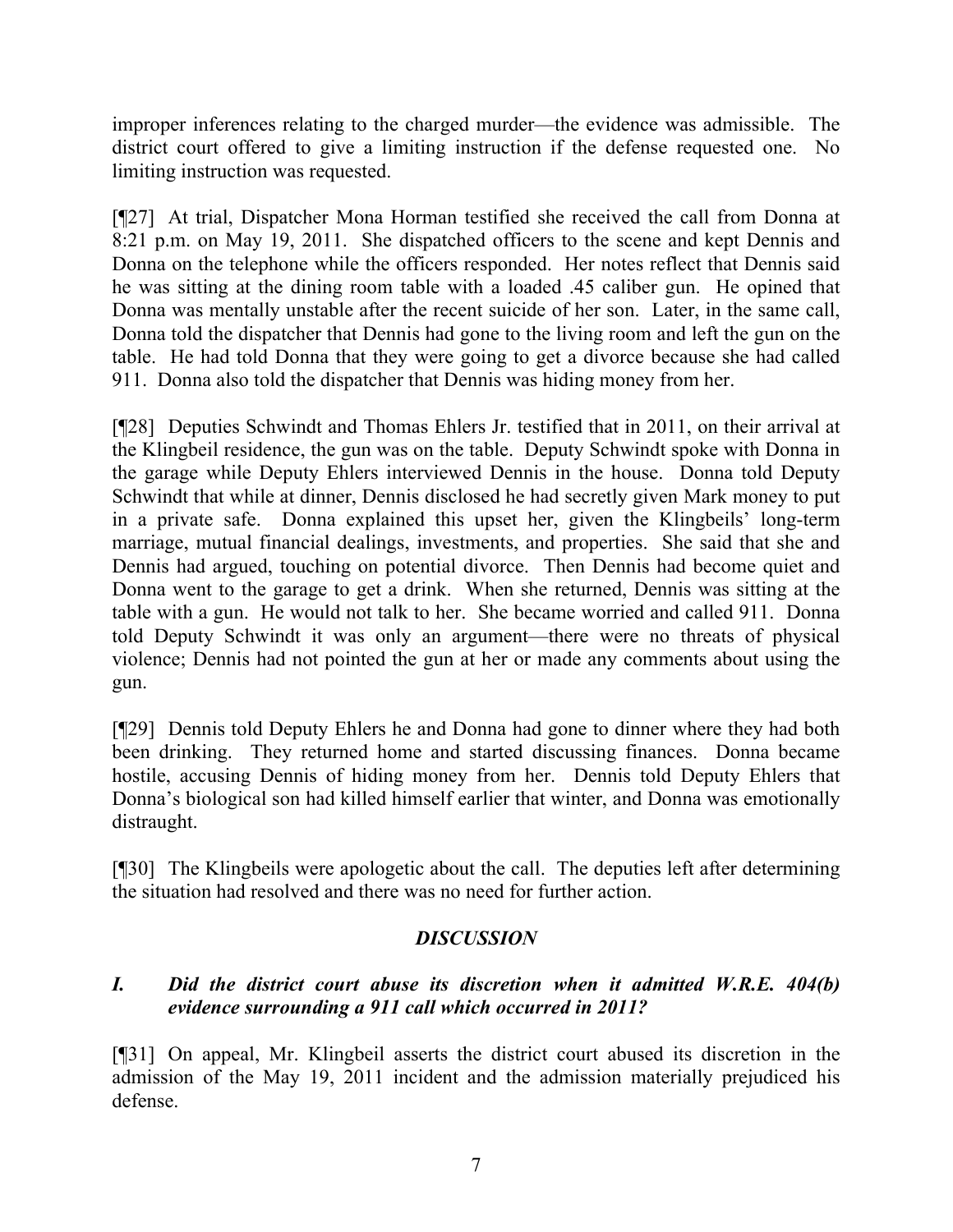#### **A. Standard of Review**

[¶32] "We review evidentiary rulings for abuse of discretion." *Mitchell v. State*, 2020 WY 142, ¶ 17, 476 P.3d 224, 231 (Wyo. 2020) (citing *Gonzalez-Chavarria v. State*, 2019 WY 100, ¶ 11, 449 P.3d 1094, 1096 (Wyo. 2019)). "Evidentiary rulings are within the sound discretion of the trial court and include determinations of the adequacy of foundation and relevancy, competency, materiality, and remoteness of the evidence." *Spence v. State*, 2019 WY 51, ¶ 42, 441 P.3d 271, 282 (Wyo. 2019) (quoting *Overson v. State*, 2017 WY 4, ¶ 26, 386 P.3d 1149, 1154 (Wyo. 2017)). We will not disturb the trial court's determination of the admissibility of evidence unless the court clearly abused its discretion. *Spence*, ¶ 42, 441 P.3d at 282 (quoting *Overson*, ¶ 26, 386 P.3d at 1154). We need only determine whether the court could have reasonably concluded as it did. *Hardman v. State*, 2020 WY 11, ¶ 11, 456 P.3d 1223, 1227 (Wyo. 2020); *Overson*, ¶ 26, 386 P.3d at 1154. If we find the evidence was admitted in error, then we consider whether the error was prejudicial. *Dixon v. State*, 2019 WY 37, ¶ 40, 438 P.3d 216, 231 (Wyo. 2019).

[¶33] We review decisions on the admissibility of 404(b) evidence in two parts; first for abuse of discretion, assuming the court performed some sort of analysis under the *Gleason* framework.[2](#page-8-0) *Mitchell*, ¶ 20, 476 P.3d at 232; *Blanchard v. State*, 2020 WY 97,

1. How clear is it that the defendant committed the prior bad act?

2. Does the defendant dispute the issue on which the state is offering the prior bad acts evidence?

3. Is other evidence available?

4. Is the evidence unnecessarily cumulative?

5. How much time has elapsed between the charged crime and the prior bad act?

. . . The trial court should [then] weigh [the following] factors against the probative value of the evidence:

1. The reprehensible nature of the prior bad act. The more reprehensible the act, the more likely the jury will be tempted to punish the defendant for the prior act.

2. The sympathetic character of the alleged victim of the prior bad act. Again, the jury will be tempted to punish the defendant for the prior act if the victim was especially vulnerable.

3. The similarity between the charged crime and the prior bad act. The more similar the acts, the greater is the likelihood that the jury will draw the improper inference that if the defendant did it once, he probably did it again.

4. The comparative enormity of the charged crime and the prior bad act. When the prior act is a more serious offense than the charged crime,

<span id="page-8-0"></span><sup>&</sup>lt;sup>2</sup> "In *Gleason*, we set forth factors that the district court must examine to determine the admissibility of 404(b) evidence, and we required the court to articulate its findings." *Garrison v. State*, 2018 WY 9, ¶ 11, 409 P.3d 1209, 1213 (Wyo. 2018). These *Gleason* factors are: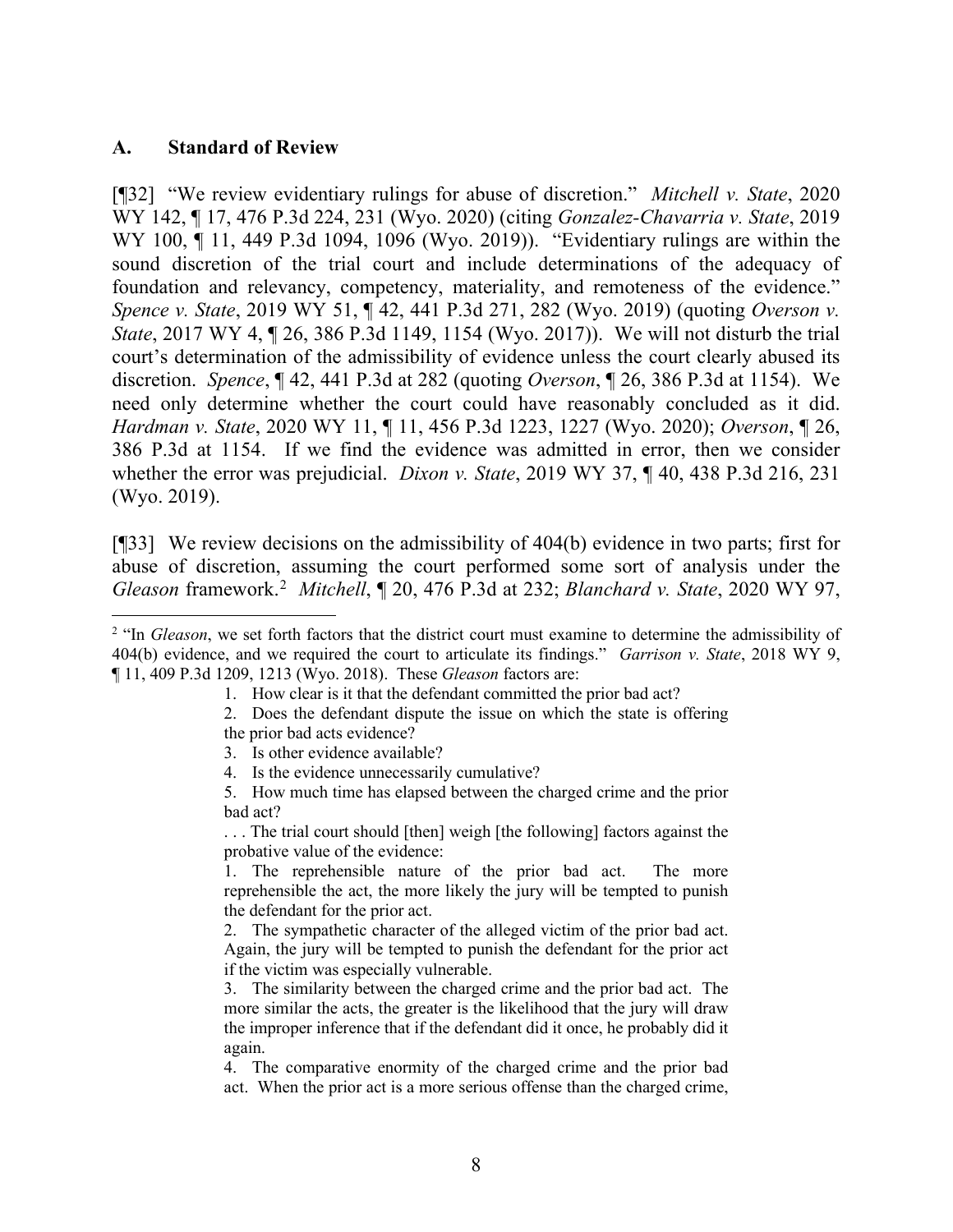¶ 19, 468 P.3d 685, 691–92 (Wyo. 2020) (citing *Gleason v. State*, 2002 WY 161, 57 P.3d 332 (Wyo. 2002)). Second, if we find error, or if the first prong is unreviewable because no analysis occurred, our inquiry turns to whether the admission was prejudicial. *Blanchard*, ¶ 19, 468 P.3d at 691–92 (citing *Broberg v. State*, 2018 WY 113, ¶¶ 16, 19, 428 P.3d 167, 171–72 (Wyo. 2018)).

#### **B. Analysis**

[¶34] The State claims the 2011 incident was relevant because it was very similar to the events of August 5, 2018. It asserts the 2011 incident was not too remote in time, and Mr. Klingbeil's introduction of a gun into a fight about finances made the incident probative of lack of mistake, motive, and intent.

[¶35] On appeal, Mr. Klingbeil concedes that the district court identified necessary *Gleason* factors but argues it failed to support its findings with substantive analysis. He claims the district court's findings were merely the "shotgun approach" discredited in *Gleason*:

> In future cases involving the admissibility of evidence under W.R.E. 404(b), the record shall reflect the trial court's identification of the purpose or purposes for admission of the evidence, the findings and conclusions establishing relevance and probative value, and the factors considered in balancing probative value against the potential for unfair prejudice. The "shotgun approach" of listing every conceivable purpose for admissibility, followed by a bald statement that probative value outweighs prejudicial effect will no longer be sufficient. While the trial court need not make an express finding on every factor . . . *,* the record must contain sufficient findings to support the trial court's conclusions.

*Gleason*, ¶ 30, 57 P.3d at 343.

*Gleason v. State*, 2002 WY 161, ¶ 27, 57 P.3d 332, 342–43 (Wyo. 2002) (citations omitted).

the introduction of that act will tend to place the defendant in a different and unfavorable light.

<sup>5.</sup> The comparable relevance of the prior bad act to the proper and forbidden inferences. Evidence of the prior bad act may be much more probative of bad character than it is of any legitimate inference permitted by Rule 404(b).

<sup>6.</sup> Whether the prior act resulted in a conviction. The jury may be tempted to punish the defendant if they believe he escaped punishment for the prior bad act.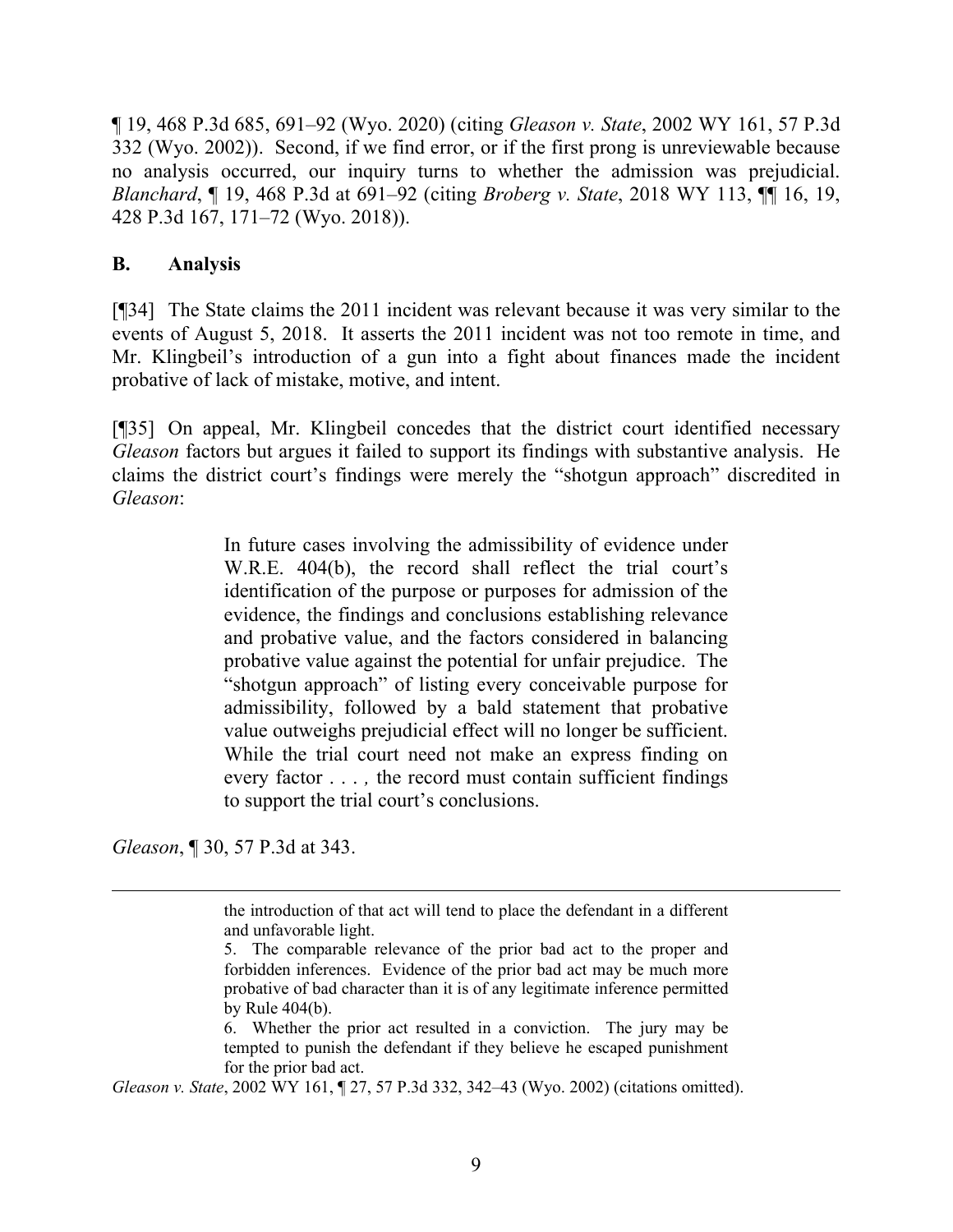[¶36] Here, the district court identified the specific purposes (motive, intent, and lack of mistake) for which the evidence was offered. It determined the 2011 incident was sufficiently similar to the shooting at issue in trial, thus relevant for the offered purposes. It weighed the probative value against potential prejudice, explaining its decision to tip the scale in favor of admission. The evidence and argument forming the basis of the district court's findings, provide an "adequate record" to determine whether the "trial court abused its discretion in considering the required factors." *Mayhew v. State*, 2019 WY 38, 127, 438 P.3d 617, 624 (Wyo. 2019).

[¶37] Mr. Klingbeil argues the incidents were not similar because there was no threat of violence in 2011, and the evidence was cumulative given the considerable testimony that the Klingbeils fought heatedly over finances. These complaints do not establish the district court abused its discretion.

[¶38] "A trial court abuses its discretion when it could not have reasonably concluded as it did." *King v. State*, 2013 WY 156, ¶ 7, 315 P.3d 639, 643–44 (Wyo. 2013) (quoting *Munoz v. State*, 2013 WY 94, ¶ 3, 307 P.3d 829, 830 (Wyo. 2013)). "In this context, 'reasonably' means sound judgment exercised with regard to what is right under the circumstances and without being arbitrary or capricious." *King*, ¶ 7, 315 P.3d at 643–44 (quoting *Munoz*, *¶* 3, 307 P.3d at 830). The district court determined the 2011 incident producing a gun in an argument over finances, after consuming alcohol, and which led Mrs. Klingbeil to call law enforcement—was sufficiently similar to the events of August 5, 2018, for the purpose of showing intent and lack of mistake. It determined that because the incident clearly occurred, the evidence was not cumulative, the defendant's actions were not reprehensible in relation to the murder charge, the incident was similar to the charged crime, and it was unlikely the jury would draw improper inferences relating to the charged murder—the evidence was admissible. We find no clear abuse of discretion in the court's determination.[3](#page-10-0)

# *II. Did the State elicit improper opinion testimony from the forensic pathologist resulting in prejudicial error?*

[¶39] Mr. Klingbeil maintains that the State's questions to Dr. Bennett, about his determination that the cause of death was homicide and not an accident, elicited improper expert medical testimony directly refuting Mr. Klingbeil's defense and implying his guilt.

<span id="page-10-0"></span><sup>&</sup>lt;sup>3</sup> Even were we to find an abuse of discretion, Mr. Klingbeil cannot show he was prejudiced by the admission of the W.R.E. 404(b) evidence. As discussed in the following section, the overwhelming evidence in this case precluded a reasonable probability of a more favorable verdict in the absence of this evidence.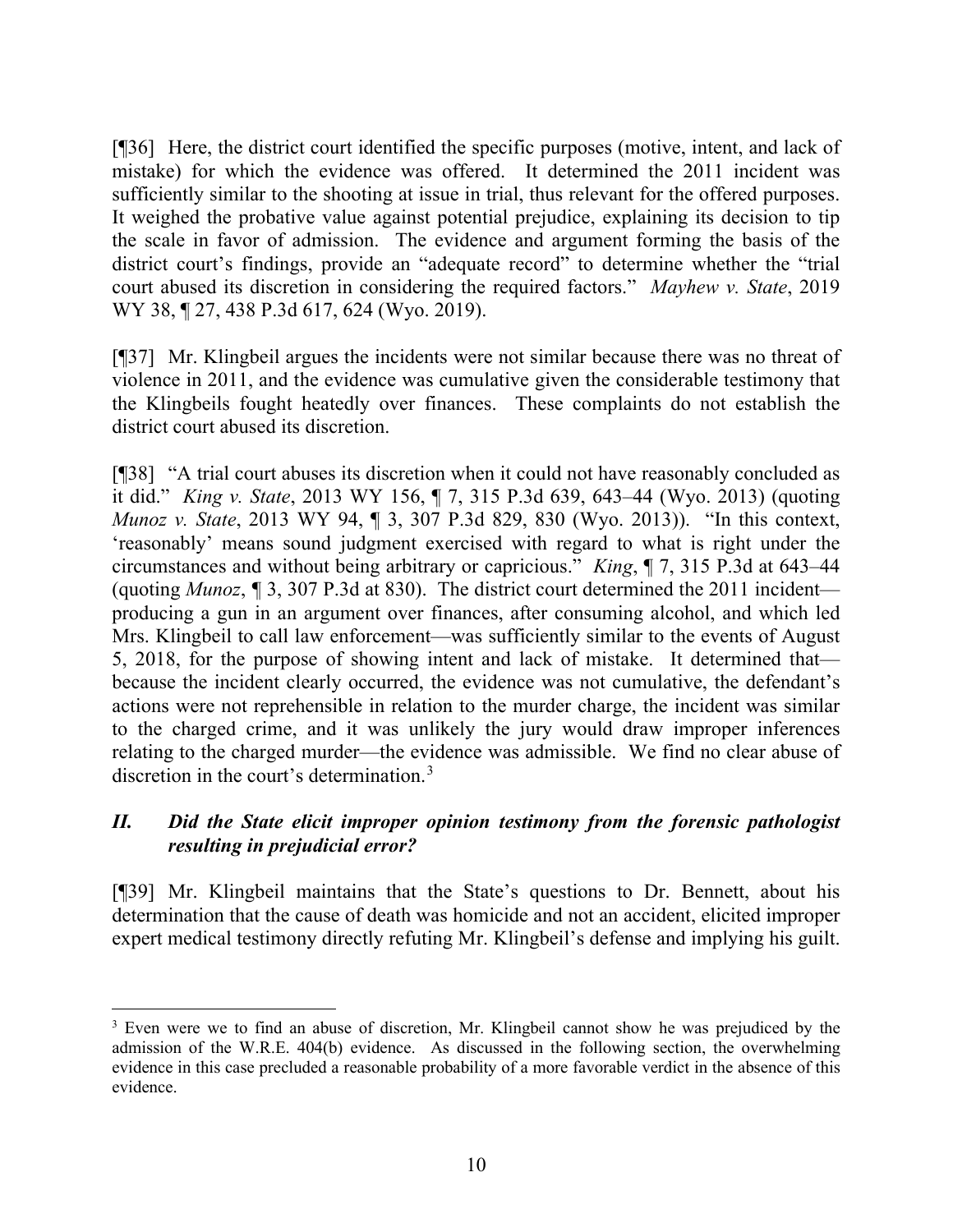Where there is no objection at trial, our review is for plain error. *Bogard v. State*, 2019 WY 96, ¶ 18, 449 P.3d 315, 321 (Wyo. 2019).

# **A. Standard of Review**

[¶40] "Plain error exists if the alleged error: (1) 'clearly appears in the record'; (2) 'clearly and obviously violates a clear and unequivocal rule of law'; and (3) affects a defendant's 'substantial right to his material prejudice.'" *Leners v. State*, 2021 WY 67, ¶ 23, 486 P.3d 1013, 1018 (Wyo. 2021) (quoting *Grater v. State*, 2020 WY 102, ¶ 7, 468 P.3d 1116, 1118 (Wyo. 2020)). "Failure to establish each element . . . precludes a finding of plain error." *Lewis v. State*, 2018 WY 136, ¶ 13, 430 P.3d 774, 777 (Wyo. 2018) (quoting *Jackson v. State*, 891 P.2d 70, 74 (Wyo. 1995)).

# **B. Analysis**

[¶41] As we stated in *Nielsen v. State*:

It is well established that it is the jury's role to determine the guilt of the accused and a witness may not express an opinion as to his guilt. Although it is proper under W.R.E. 704 for an opinion to embrace[] an ultimate issue to be decided by the trier of fact, it is the jury's duty to resolve the factual issues and ultimately determine guilt or innocence. The inquiry as to whether expert testimony is proper must focus upon whether the expert testimony serves to assist the jury in resolving the factual issues before it. Opinion testimony about guilt does not address areas that assist the jury in resolving factual issues. However, [t]estimony need not be excluded unless it contains an actual conclusion about the guilt or innocence of the accused party, and a witness may interpret evidence even though that interpretation may be important in establishing an element of the crime and thus leading to the inference of guilt.

*Nielsen v. State*, 2018 WY 132, ¶ 26, 430 P.3d 740, 748–49 (Wyo. 2018) (internal citations and quotation marks omitted).

[¶42] The State contends the prosecutor's questions were proper because the questions were directed to Dr. Bennett's medical diagnosis and not his opinion as to Mr. Klingbeil's guilt. Mr. Klingbeil asserts that Dr. Bennett's opinion that the death was homicide was not a "medical diagnosis" as there was no argument that Mrs. Klingbeil died from a gunshot wound. Mr. Klingbeil argues that the ultimate question for the jury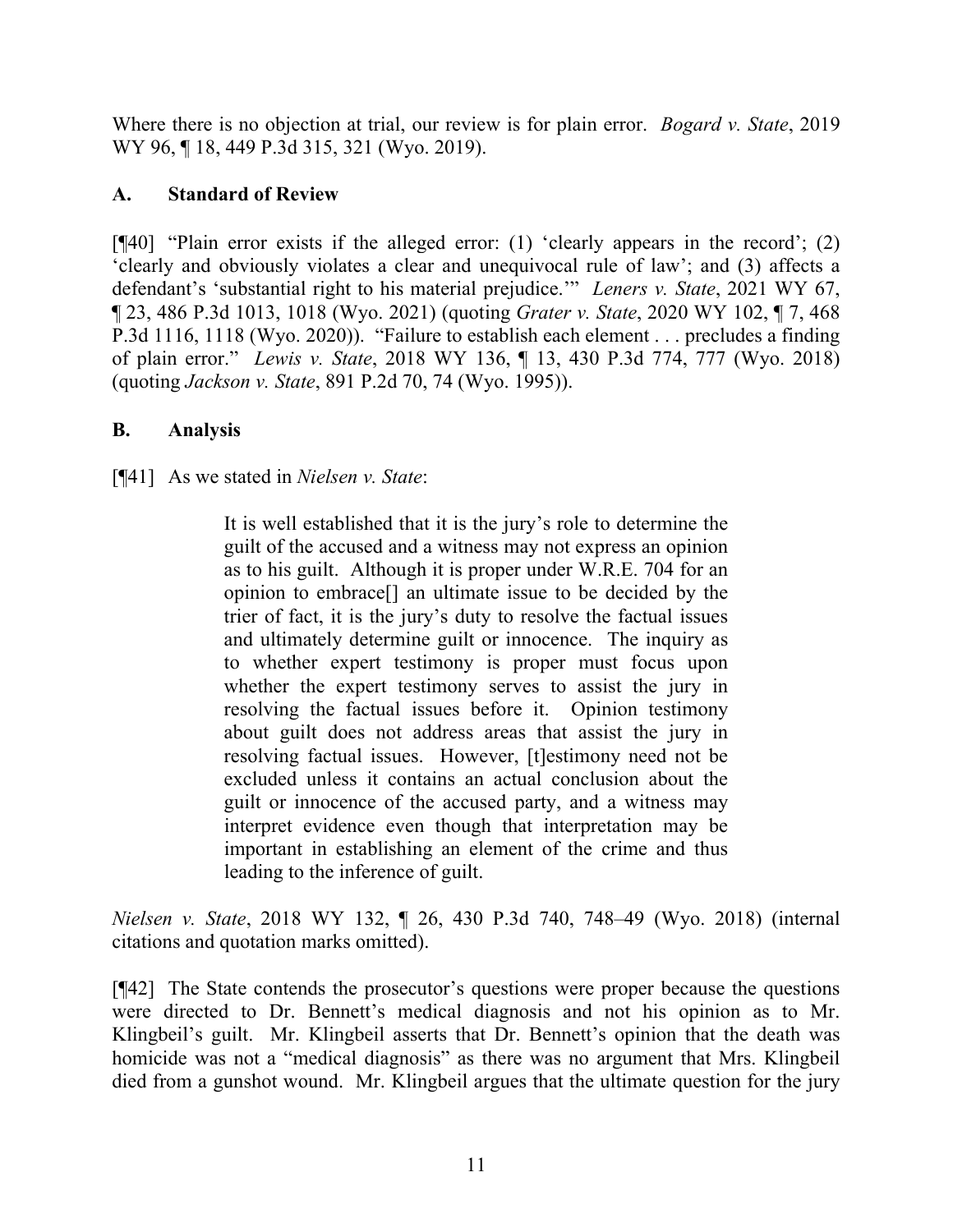was whether the gun was fired accidentally or purposefully, and Dr. Bennett's opinion improperly usurped the jury's role. [4](#page-12-0)

[¶43] We need not resolve these arguments here. "Where appropriate, we address the prejudice element of the plain error test first, without addressing whether there has been a violation of a clear and unequivocal rule of law." *Leners*, ¶ 23, 486 P.3d at 1018 (quoting *Lewis*, ¶ 13, 430 P.3d at 777); *Nielsen*, ¶ 23, 430 P.3d at 748; *Dumas v. State*, 2018 WY 120, ¶ 28, 428 P.3d 449, 456 (Wyo. 2018); *Miller v. State*, 2015 WY 68, ¶ 8, 350 P.3d 264, 266 (Wyo. 2015); *Jackson*, 891 P.2d at 74. "[T]he appellant must establish he suffered material prejudice from the error by demonstrating it is reasonably probable he would have received a more favorable verdict if the error had not been made." *Leners*, ¶ 24, 486 P.3d at 1018 (quoting *Weston v. State*, 2019 WY 113, ¶ 37, 451 P.3d 758, 768 (Wyo. 2019) (citing *Sindelar v. State*, 2018 WY 29, ¶ 20, 416 P.3d 764, 770 (Wyo. 2018))). Mr. Klingbeil "must show prejudice under 'circumstances which manifest inherent unfairness and injustice or conduct which offends the public sense of fair play.'" *McGinn v. State*, 2015 WY 140, ¶ 13, 361 P.3d 295, 299 (Wyo. 2015) (quoting *Phillips v. State*, 2007 WY 25, ¶ 8, 151 P.3d 1131, 1134 (Wyo. 2007)).

[¶44] "In determining whether [a defendant] was prejudiced, we review the entire record." *Hathaway v. State*, 2017 WY 92, ¶ 33, 399 P.3d 625, 634–35 (Wyo. 2017).

> [T]his Court balances the following factors: "1) the severity and pervasiveness of the misconduct; 2) the significance of the misconduct to the central issues in the case; 3) the strength of the State's evidence; 4) the use of cautionary instructions or other curative measures; and 5) the extent to which the defense invited the misconduct."

*McGinn*, ¶ 16, 361 P.3d at 299–300 (citations omitted).

[¶45] Examining the first factor, the alleged error was neither severe nor pervasive. Dr. Bennett stated that if the evidence had warranted a finding of accidental death, he and the coroners could have so stated. He then affirmed their ruling was homicide. His statement was not mentioned again either through testimony or in closing argument. *See Hathaway*, ¶ 33, 399 P.3d at 634–35 (important factors include "whether counsel relied on the evidence in argument").

<span id="page-12-0"></span><sup>4</sup> *See Nielsen*, ¶ 26, 430 P.3d at 749 ("[T]estimony need not be excluded unless it contains an actual conclusion about the guilt or innocence of the accused party, and a witness may interpret evidence even though that interpretation may be important in establishing an element of the crime and thus leading to the inference of guilt." (internal citations and quotation marks omitted)).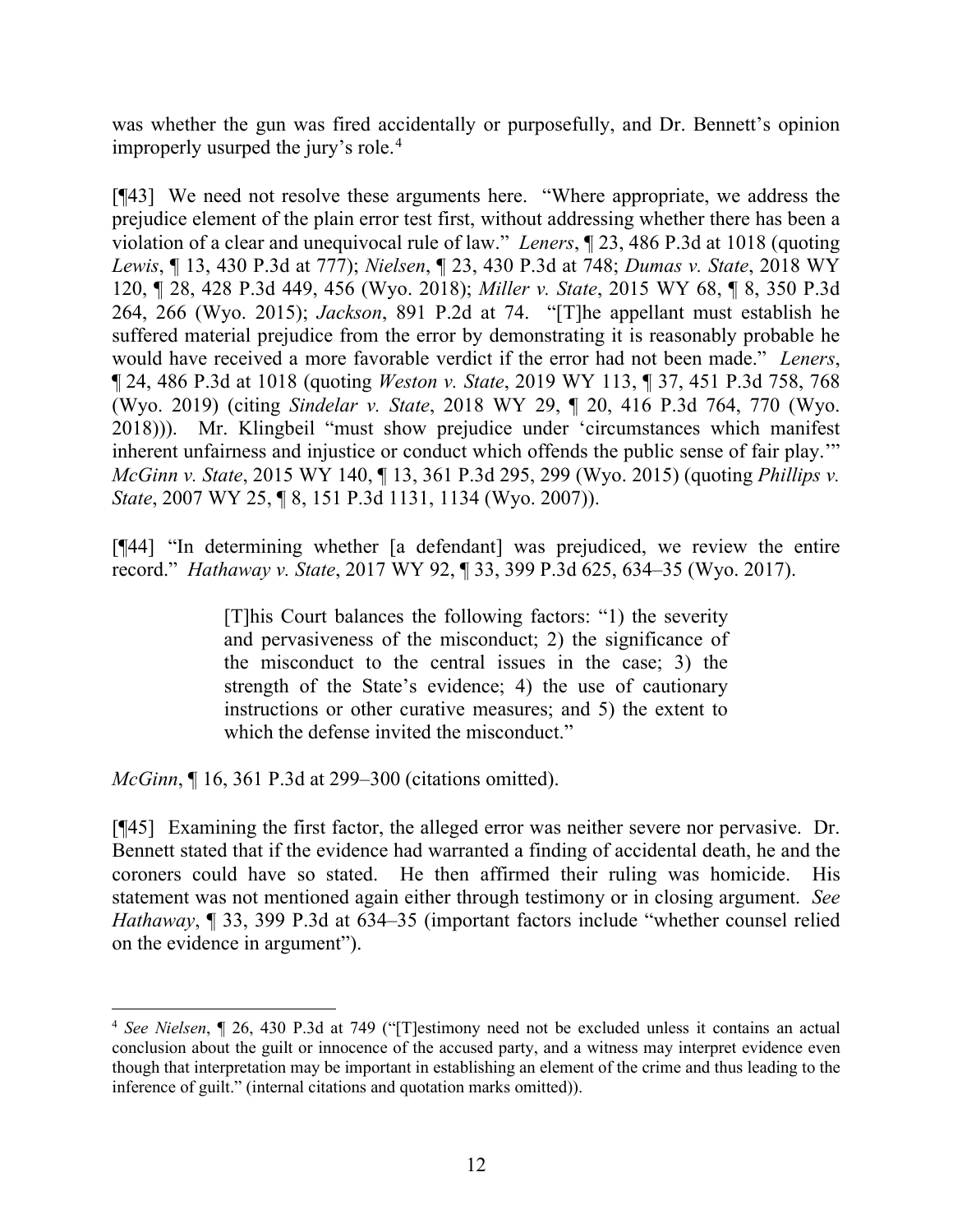[¶46] We look next at factor two (the significance of the misconduct) and factor five (the extent to which the defense invited the misconduct). Mr. Klingbeil argues these factors weigh in his favor as Dr. Bennett's testimony went to the ultimate issue in this case, and the defense did not invite it. Even if we were to accept Mr. Klingbeil's position as to factors two and five, the third factor tips the scale. Under the third factor, Mr. Klingbeil must show "it is reasonably probable he would have received a more favorable verdict if the error had not been made." *Leners*, ¶ 24, 486 P.3d at 1018 (quoting *Weston*, ¶ 37, 451 P.3d at 768 (citing *Sindelar*, ¶ 20, 416 P.3d at 770)). "[P]erhaps the single most significant factor in weighing whether an error was harmful is the strength of the case against the defendant." *Hathaway*, ¶ 33, 399 P.3d at 634–35 (quoting *Sweet v. State*, 2010 WY 87, ¶ 31, 234 P.3d 1193, 1205 (Wyo. 2010) (quoting 3B Charles A. Wright et al., *Federal Practice and Procedure* § 854, at 305 (2d ed. 1982))).

[¶47] The State introduced evidence that the gun was in good working condition and without a defect which would cause the gun to discharge accidentally. Testimony from Brad and Mark described the ongoing disintegration of the relationship between Mr. and Mrs. Klingbeil over their financial affairs. The Klingbeils had been in heated arguments throughout the day of the murder. Mr. Klingbeil told Brad he was going to "end" it that night. When Mr. Klingbeil called Mark the night of the shooting and said he killed Mrs. Klingbeil, there was no mention of accident or mistake. In later conversations with various people, he never alleged the shooting was accidental. Instead, his versions of events were inconsistent and contradictory, ranging from a claim of temporary insanity to "I don't remember."

[¶48] Dr. Bennett's testimony, supported by physical evidence, was unrefuted. Based on an external and internal examination, the evidence led to one conclusion—the gun was fired straight onto the head while held against the skull. As Dr. Bennett testified, "The gun was held tightly against [her] skin surface when this shot was fired, the gun perpendicular to the skin surface."

[¶49] Even absent the evidence of the 911 call from 2011 or the challenged testimony of Dr. Bennett, it is not reasonably probable that the jury would have returned a verdict more favorable to Mr. Klingbeil. The sons' testimony—of their parents' increasing animosity, Mr. Klingbeil's shifting stories, and the physical evidence of a close contact gunshot wound—was sufficient to secure the jury's verdict.

## *CONCLUSION*

[¶50] The district court did not abuse its discretion in admitting the evidence of the 911 call from 2011. There is no reasonable probability that, absent the prosecutor's question to Dr. Bennett on cause of death, the verdict would have been more favorable to Mr. Klingbeil. Affirmed.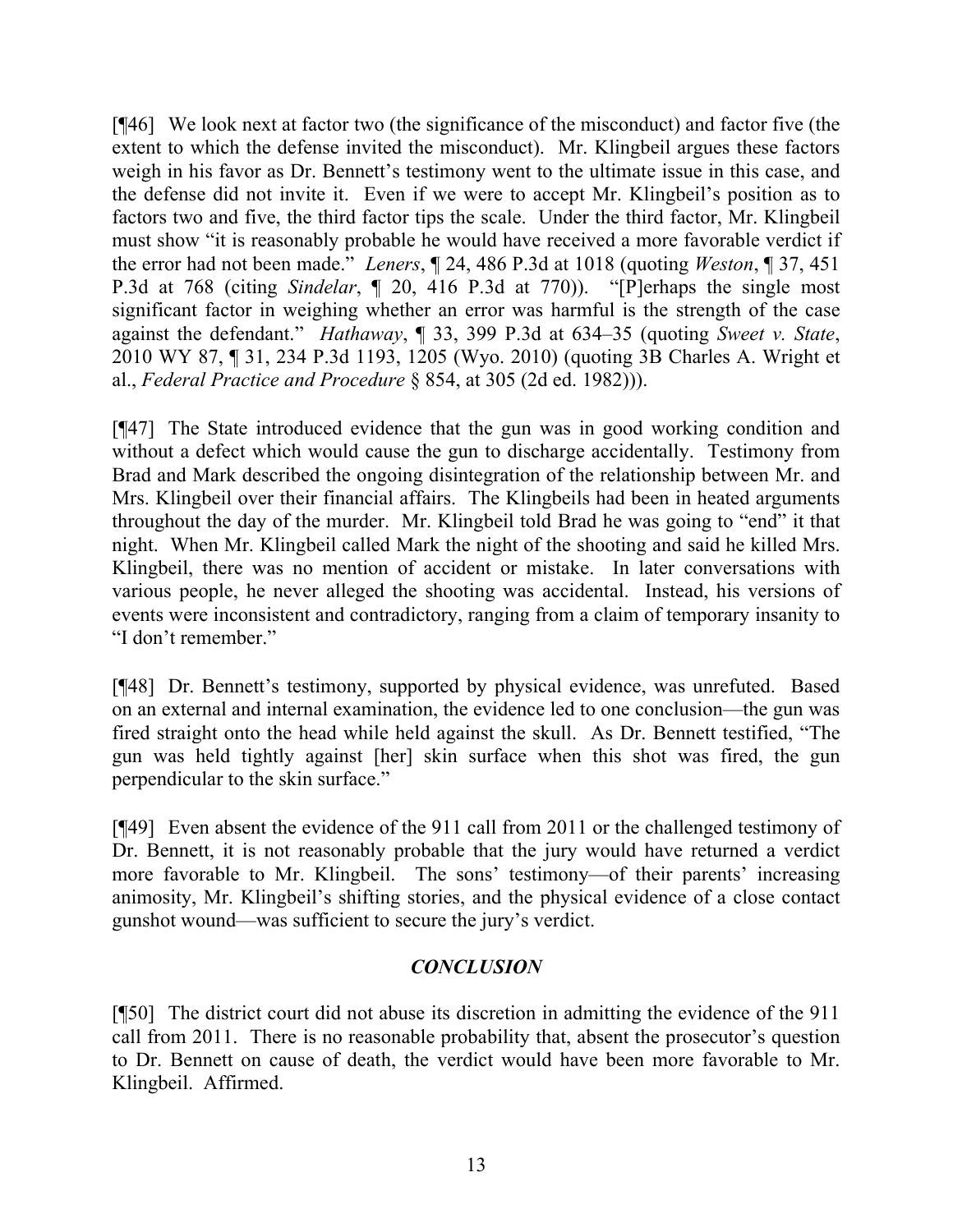## **KAUTZ, Justice,** specially concurring**.**

[¶51] I concur with the majority opinion. However, I write separately because the standard of review applied by the majority impliedly accepts Mr. Klingbeil's claim that the State committed prosecutorial misconduct. The circumstances of this case do not support even an implied conclusion of prosecutorial misconduct. Nevertheless, I believe the more appropriate neutral standard of review also leads to a conclusion of no prejudice. As noted in Paragraphs 39-41 of the majority opinion, the real issue in this case is whether Dr. Bennett, the State's expert pathologist, expressed an improper opinion that Mr. Klingbeil was guilty of the charged crime when he testified the manner of death was a homicide rather than an accident. This is not a classic prosecutorial misconduct case, but a standard claim that plain error occurred when a witness expressed an ultimate opinion on the defendant's guilt. It was, if anything, a simple trial error.

[¶52] Due process is the underpinning of prosecutorial misconduct jurisprudence. For a prosecutor's conduct to rise to the level of prosecutorial misconduct, it must violate the defendant's due process right to a fair trial. *United States v. Gabaldon,* 91 F.3d 91, 93  $(10<sup>th</sup>$  Cir. 1996) ("When prosecutorial misconduct deprives a criminal defendant of a fair trial, the defendant's due process rights are violated, and reversal is warranted." (citing *Greer v. Miller,* 483 U.S. 756, 765, 107 S.Ct. 3102, 3108-09, 97 L.Ed.2d 618 (1987); *Berger v. United States,* 295 U.S. 78, 89, 55 S.Ct. 629, 633, 79 L.Ed. 1314 (1935); *United States v. Lowden,* 900 F.2d 213, 217 (10th Cir. 1990))). *See also,* 16C C.J.S. *Constitutional Law* § 1727 (2021) ("Prosecutorial misconduct or prosecutor's comments and remarks in a criminal trial may deprive the accused of due process of law where they are so prejudicial as to deny the accused a fair trial.") (footnotes omitted).

[¶53] We have defined prosecutorial misconduct as "'[a] prosecutor's improper or illegal act (or failure to act), esp[ecially] involving an attempt to persuade the jury to wrongly convict a defendant or assess an unjustified punishment.'" *Craft v. State,* 2013 WY 41, ¶ 13, 298 P.3d 825, 829 (Wyo. 2013) (quoting *Black's Law Dictionary* 1237 (7th ed. 1999)) (other citations omitted).

> The term prosecutorial misconduct implies willful and dishonest behavior. If any other lawyer or judge makes a mistake, it is called "error" or "ineffective assistance." Many errors committed by a prosecutor in any given trial are the result of a good faith belief in the status of the law or may be an unintentional act committed in the heat of battle at trial. This does not necessarily mean that the conduct is intentional or unethical.

Warren Diepraam, *Prosecutorial Misconduct: It is not the Prosecutor's Way,* 47 S. Tex. L. Rev. 773, 776 (2006) (footnotes omitted).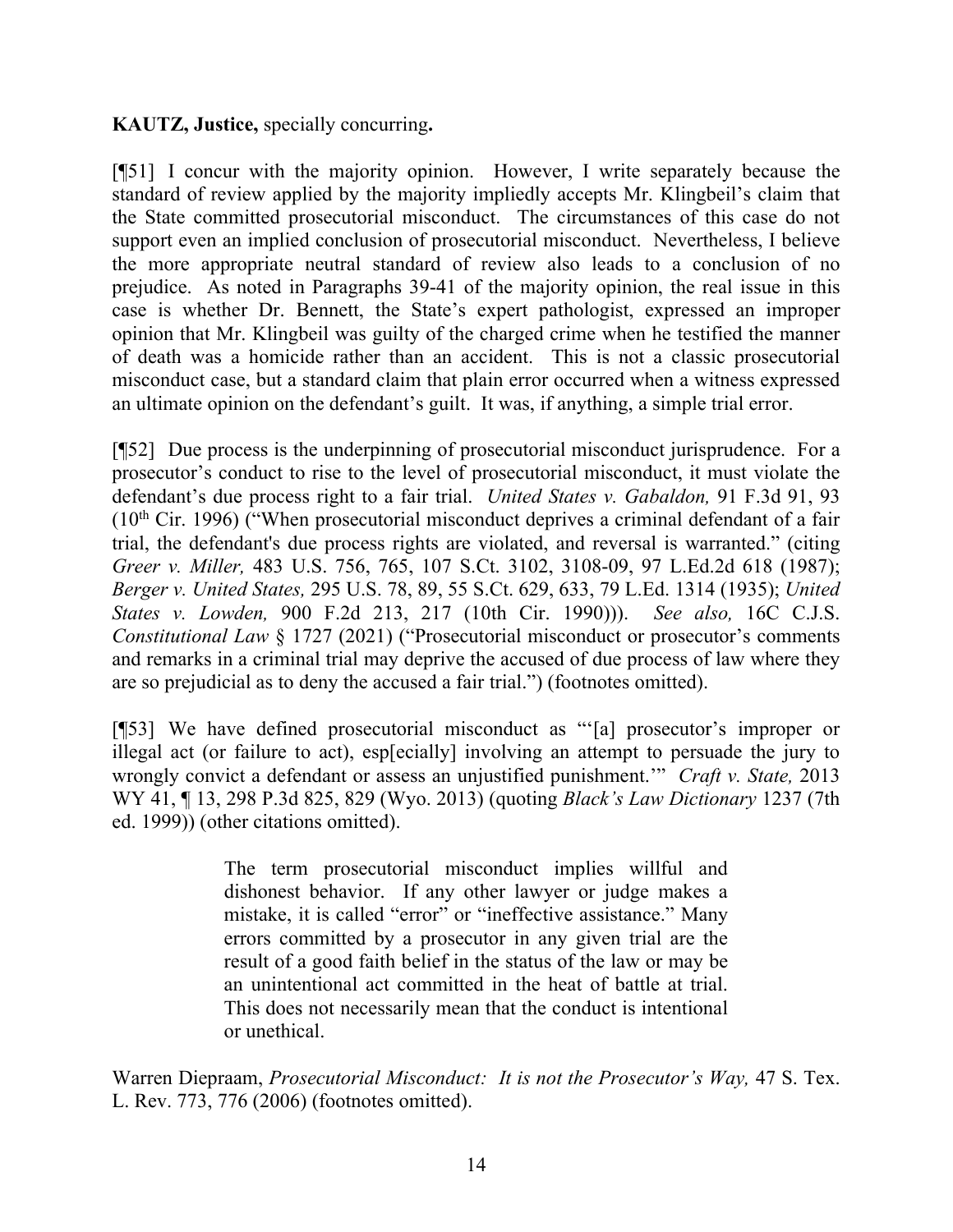[¶54] As the special concurrence in *McGinn* noted, "prosecutorial misconduct is something more than evidentiary error." *McGinn v. State,* 2015 WY 140, ¶ 50, 361 P.3d 295, 306 (Fox, J., concurring) (citation omitted). A prosecutor's actions or statements are not misconduct unless he "knew or should have known [they] would deprive the defendant of the right to a fair trial[.]" *Id.,* ¶ 52, 361 P.3d at 307. Justice Fox (now Chief Justice) explained:

> There is a solid body of Wyoming case law establishing the type of conduct that constitutes prosecutorial misconduct, which typically falls into a handful of types of conduct:

> > [W]e have said that prosecutors are not to inject into the trial their personal beliefs as to the credibility of the evidence. *Moe [v. State],* 2005 WY 58, ¶ 21, 110 P.3d [1206,] 1214 [(Wyo. 2005)] and *Lane [v. State],* 12 P.3d [1057,] 1065 [(Wyo.2000)]. We have also repeatedly said that prosecutors should not suggest that a defendant carries any burden of proof. *Id.* at 1066 (citing *Harper v. State,* 970 P.2d 400, 405 (Wyo.1998)). And it is not appropriate for a prosecutor to argue to a jury that it is the jury's duty to convict the defendant. *Lafond v. State,* 2004 WY 51, ¶ 25, 89 P.3d 324, 332 (Wyo.2004); *Burton v. State,* 2002 WY 71, ¶ 50, 46 P.3d 309, 321 (Wyo.2002); *See also [United States v.] Sanchez,* [176 F.3d \[1214,\]](http://www.westlaw.com/Link/Document/FullText?findType=Y&serNum=1999131654&pubNum=0000506&originatingDoc=Ic4922925858711e5b86bd602cb8781fa&refType=RP&fi=co_pp_sp_506_1224&originationContext=document&vr=3.0&rs=cblt1.0&transitionType=DocumentItem&contextData=(sc.Search)#co_pp_sp_506_1224)  [1224](http://www.westlaw.com/Link/Document/FullText?findType=Y&serNum=1999131654&pubNum=0000506&originatingDoc=Ic4922925858711e5b86bd602cb8781fa&refType=RP&fi=co_pp_sp_506_1224&originationContext=document&vr=3.0&rs=cblt1.0&transitionType=DocumentItem&contextData=(sc.Search)#co_pp_sp_506_1224) [(9th Cir.1999)].

*Seymore v. State,* [2007 WY 32, ¶ 20, 152 P.3d 401, 410](http://www.westlaw.com/Link/Document/FullText?findType=Y&serNum=2011514244&pubNum=0004645&originatingDoc=Ic4922925858711e5b86bd602cb8781fa&refType=RP&fi=co_pp_sp_4645_410&originationContext=document&vr=3.0&rs=cblt1.0&transitionType=DocumentItem&contextData=(sc.Search)#co_pp_sp_4645_410)  [\(Wyo.2007\),](http://www.westlaw.com/Link/Document/FullText?findType=Y&serNum=2011514244&pubNum=0004645&originatingDoc=Ic4922925858711e5b86bd602cb8781fa&refType=RP&fi=co_pp_sp_4645_410&originationContext=document&vr=3.0&rs=cblt1.0&transitionType=DocumentItem&contextData=(sc.Search)#co_pp_sp_4645_410) *abrogated by [Granzer v. State,](http://www.westlaw.com/Link/Document/FullText?findType=Y&serNum=2017221814&pubNum=0004645&originatingDoc=Ic4922925858711e5b86bd602cb8781fa&refType=RP&originationContext=document&vr=3.0&rs=cblt1.0&transitionType=DocumentItem&contextData=(sc.Search))* 2008 WY 118, [193 P.3d 266 \(Wyo.2008\).](http://www.westlaw.com/Link/Document/FullText?findType=Y&serNum=2017221814&pubNum=0004645&originatingDoc=Ic4922925858711e5b86bd602cb8781fa&refType=RP&originationContext=document&vr=3.0&rs=cblt1.0&transitionType=DocumentItem&contextData=(sc.Search)) It is prosecutorial misconduct: to vouch for the credibility of witnesses, *[Fennell v. State,](http://www.westlaw.com/Link/Document/FullText?findType=Y&serNum=2036255668&pubNum=0004645&originatingDoc=Ic4922925858711e5b86bd602cb8781fa&refType=RP&fi=co_pp_sp_4645_719&originationContext=document&vr=3.0&rs=cblt1.0&transitionType=DocumentItem&contextData=(sc.Search)#co_pp_sp_4645_719)* 2015 [WY 67, ¶¶ 31–44, 350 P.3d 710, 719–26 \(Wyo.2015\);](http://www.westlaw.com/Link/Document/FullText?findType=Y&serNum=2036255668&pubNum=0004645&originatingDoc=Ic4922925858711e5b86bd602cb8781fa&refType=RP&fi=co_pp_sp_4645_719&originationContext=document&vr=3.0&rs=cblt1.0&transitionType=DocumentItem&contextData=(sc.Search)#co_pp_sp_4645_719) to ask the jury to convict a defendant for any reason other than the evidence before it, *Mazurek v. State,* [10 P.3d 531, 542](http://www.westlaw.com/Link/Document/FullText?findType=Y&serNum=2000478820&pubNum=0004645&originatingDoc=Ic4922925858711e5b86bd602cb8781fa&refType=RP&fi=co_pp_sp_4645_542&originationContext=document&vr=3.0&rs=cblt1.0&transitionType=DocumentItem&contextData=(sc.Search)#co_pp_sp_4645_542)  [\(Wyo.2000\);](http://www.westlaw.com/Link/Document/FullText?findType=Y&serNum=2000478820&pubNum=0004645&originatingDoc=Ic4922925858711e5b86bd602cb8781fa&refType=RP&fi=co_pp_sp_4645_542&originationContext=document&vr=3.0&rs=cblt1.0&transitionType=DocumentItem&contextData=(sc.Search)#co_pp_sp_4645_542) to comment upon an accused's silence "when used to the state's advantage either as substantive evidence of guilt or to suggest to the jury that the silence was an admission of guilt," *Abeyta v. State,* [2003 WY 136, ¶ 11, 78](http://www.westlaw.com/Link/Document/FullText?findType=Y&serNum=2003728284&pubNum=0004645&originatingDoc=Ic4922925858711e5b86bd602cb8781fa&refType=RP&fi=co_pp_sp_4645_667&originationContext=document&vr=3.0&rs=cblt1.0&transitionType=DocumentItem&contextData=(sc.Search)#co_pp_sp_4645_667)  [P.3d 664, 667 \(Wyo.2003\)](http://www.westlaw.com/Link/Document/FullText?findType=Y&serNum=2003728284&pubNum=0004645&originatingDoc=Ic4922925858711e5b86bd602cb8781fa&refType=RP&fi=co_pp_sp_4645_667&originationContext=document&vr=3.0&rs=cblt1.0&transitionType=DocumentItem&contextData=(sc.Search)#co_pp_sp_4645_667) (citation omitted); to suggest that he has independent knowledge of facts that could not be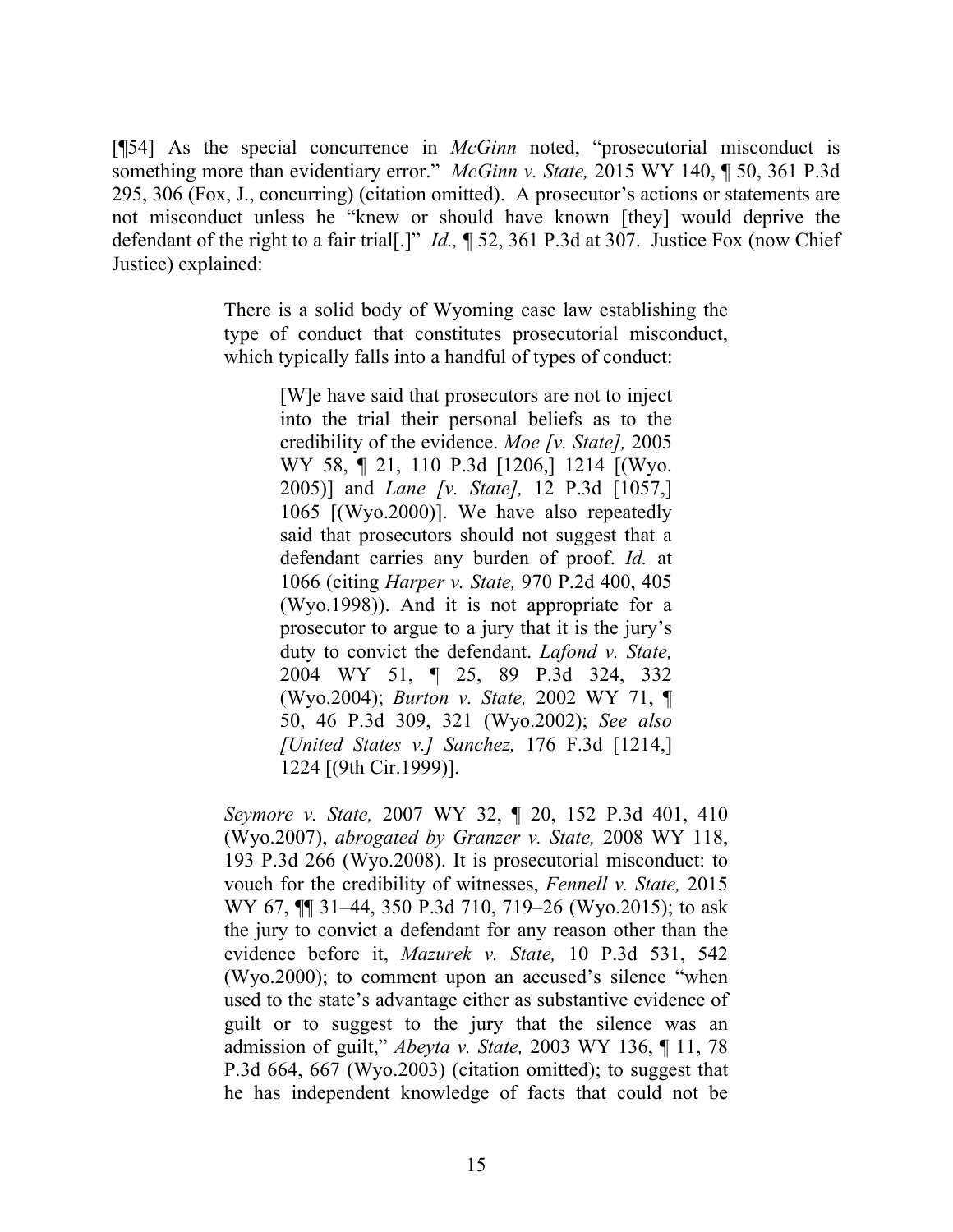presented to the jury, *Talley v. State,* [2007 WY 37, ¶ 21, 153](http://www.westlaw.com/Link/Document/FullText?findType=Y&serNum=2011605667&pubNum=0004645&originatingDoc=Ic4922925858711e5b86bd602cb8781fa&refType=RP&fi=co_pp_sp_4645_263&originationContext=document&vr=3.0&rs=cblt1.0&transitionType=DocumentItem&contextData=(sc.Search)#co_pp_sp_4645_263)  [P.3d 256, 263 \(Wyo.2007\);](http://www.westlaw.com/Link/Document/FullText?findType=Y&serNum=2011605667&pubNum=0004645&originatingDoc=Ic4922925858711e5b86bd602cb8781fa&refType=RP&fi=co_pp_sp_4645_263&originationContext=document&vr=3.0&rs=cblt1.0&transitionType=DocumentItem&contextData=(sc.Search)#co_pp_sp_4645_263) to use voir dire to prove the elements of the case or to invite the jury to emotionally sympathize with the victim, *Law v. State,* [2004 WY 111, ¶ 34,](http://www.westlaw.com/Link/Document/FullText?findType=Y&serNum=2005139511&pubNum=0004645&originatingDoc=Ic4922925858711e5b86bd602cb8781fa&refType=RP&fi=co_pp_sp_4645_194&originationContext=document&vr=3.0&rs=cblt1.0&transitionType=DocumentItem&contextData=(sc.Search)#co_pp_sp_4645_194)  [98 P.3d 181, 194 \(Wyo.2004\);](http://www.westlaw.com/Link/Document/FullText?findType=Y&serNum=2005139511&pubNum=0004645&originatingDoc=Ic4922925858711e5b86bd602cb8781fa&refType=RP&fi=co_pp_sp_4645_194&originationContext=document&vr=3.0&rs=cblt1.0&transitionType=DocumentItem&contextData=(sc.Search)#co_pp_sp_4645_194) to "launch personal attacks against defense counsel to inflame the passions and prejudices of the jury," *Lafond v. State,* [2004 WY 51, ¶ 39, 89](http://www.westlaw.com/Link/Document/FullText?findType=Y&serNum=2004413948&pubNum=0004645&originatingDoc=Ic4922925858711e5b86bd602cb8781fa&refType=RP&fi=co_pp_sp_4645_336&originationContext=document&vr=3.0&rs=cblt1.0&transitionType=DocumentItem&contextData=(sc.Search)#co_pp_sp_4645_336)  [P.3d 324, 336–37 \(Wyo.2004\)](http://www.westlaw.com/Link/Document/FullText?findType=Y&serNum=2004413948&pubNum=0004645&originatingDoc=Ic4922925858711e5b86bd602cb8781fa&refType=RP&fi=co_pp_sp_4645_336&originationContext=document&vr=3.0&rs=cblt1.0&transitionType=DocumentItem&contextData=(sc.Search)#co_pp_sp_4645_336) (citation omitted); to ask the jury to place themselves in the position of the victim, *[Trujillo](http://www.westlaw.com/Link/Document/FullText?findType=Y&serNum=2002231808&pubNum=0004645&originatingDoc=Ic4922925858711e5b86bd602cb8781fa&refType=RP&fi=co_pp_sp_4645_27&originationContext=document&vr=3.0&rs=cblt1.0&transitionType=DocumentItem&contextData=(sc.Search)#co_pp_sp_4645_27)  v. State,* [2002 WY 51, ¶ 13, 44 P.3d 22, 27 \(Wyo.2002\);](http://www.westlaw.com/Link/Document/FullText?findType=Y&serNum=2002231808&pubNum=0004645&originatingDoc=Ic4922925858711e5b86bd602cb8781fa&refType=RP&fi=co_pp_sp_4645_27&originationContext=document&vr=3.0&rs=cblt1.0&transitionType=DocumentItem&contextData=(sc.Search)#co_pp_sp_4645_27) to intentionally misstate the evidence, *[Bustos v. State,](http://www.westlaw.com/Link/Document/FullText?findType=Y&serNum=2015735973&pubNum=0004645&originatingDoc=Ic4922925858711e5b86bd602cb8781fa&refType=RP&fi=co_pp_sp_4645_907&originationContext=document&vr=3.0&rs=cblt1.0&transitionType=DocumentItem&contextData=(sc.Search)#co_pp_sp_4645_907)* 2008 WY [37, ¶ 9, 180 P.3d 904, 907 \(Wyo.2008\);](http://www.westlaw.com/Link/Document/FullText?findType=Y&serNum=2015735973&pubNum=0004645&originatingDoc=Ic4922925858711e5b86bd602cb8781fa&refType=RP&fi=co_pp_sp_4645_907&originationContext=document&vr=3.0&rs=cblt1.0&transitionType=DocumentItem&contextData=(sc.Search)#co_pp_sp_4645_907) to suggest the jury should consider the defendant's fate rather than focusing on its fact finding responsibility, *[Haynes v. State,](http://www.westlaw.com/Link/Document/FullText?findType=Y&serNum=2016437901&pubNum=0004645&originatingDoc=Ic4922925858711e5b86bd602cb8781fa&refType=RP&fi=co_pp_sp_4645_1210&originationContext=document&vr=3.0&rs=cblt1.0&transitionType=DocumentItem&contextData=(sc.Search)#co_pp_sp_4645_1210)* 2008 WY 75, [¶¶ 26–28, 186 P.3d 1204, 1210–11 \(Wyo.2008\);](http://www.westlaw.com/Link/Document/FullText?findType=Y&serNum=2016437901&pubNum=0004645&originatingDoc=Ic4922925858711e5b86bd602cb8781fa&refType=RP&fi=co_pp_sp_4645_1210&originationContext=document&vr=3.0&rs=cblt1.0&transitionType=DocumentItem&contextData=(sc.Search)#co_pp_sp_4645_1210) and to ask "was she lying" questions (*see* majority opinion at  $\P$  17).

*McGinn,* ¶ 51, 361 P.3d at 306-07 (Fox J., concurring). *See also,* Michael T. Fisher, Note, *Harmless Error, Prosecutorial Misconduct, and Due Process: There's More to Due Process than the Bottom Line,* 88 Colum. L. Rev. 1298, 1303 (1988) ("Although the range of possible prosecutorial misconduct is coextensive with the span of the criminal justice system, from initial investigation to sentencing, some generalizations are possible. Most criminal appeals that raise a claim of prosecutorial misconduct generally focus on either the prosecutor's failure to disclose material evidence, or on statements made by the prosecutor during the trial or sentencing proceeding.") (footnotes omitted).

[¶55] There is nothing in this case indicating the prosecutor knew or should have known asking the expert about the manner of death was necessarily improper or done in bad faith. In fact, there is a reasonable argument Dr. Bennett's testimony was admissible. *See Neilsen v. State,* 2018 WY 132, ¶¶ 26-35, 430 P.3d 740, 748–52 (Wyo. 2018) (experts' opinions the victim's injuries were consistent with child abuse and nonaccidental trauma, which refuted Neilsen's defense of accident, were not inadmissible opinions on his guilt). Similarly, whether Mrs. Klingbeil's death was or was not an accident was an issue in this case, and the opinion of an expert may have been helpful to the jury. *See id.* Dr. Bennett's opinion of "homicide" did not determine Mr. Klingbeil's state of mind or whether he was guilty of the crime charged.

> "Homicide is the "killing of one human being by the act, procurement, or omission of another." Black's Law Dictionary 734 (6th ed.1990). Similar definitions of homicide are found in Webster's Third New International Dictionary, Unabridged, at 1083 (Philip B. Gove ed., 1986) and The Random House Dictionary of the English Language,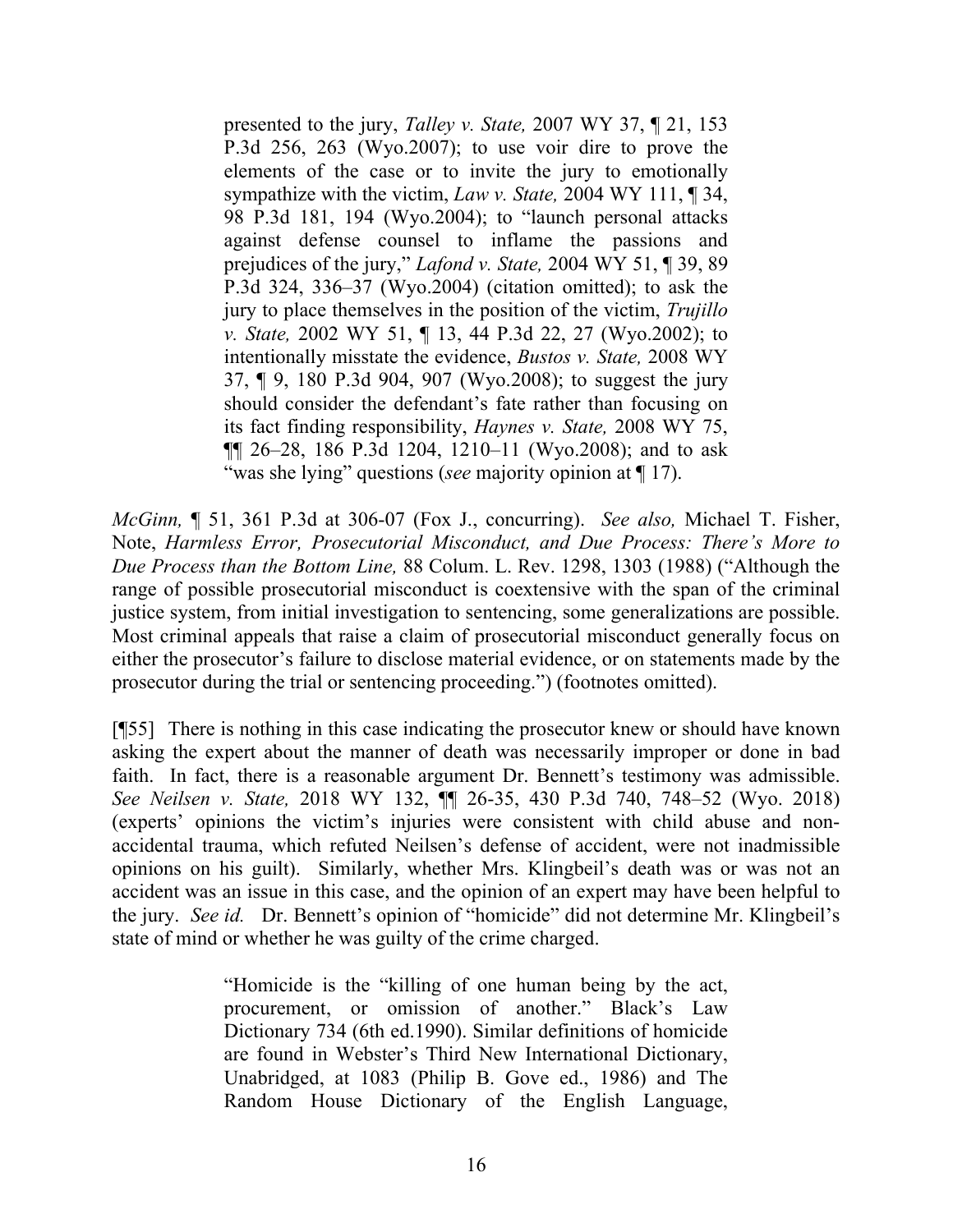Unabridged, at 914 (2d ed.1987) both of which define homicide as "a killing of one human being by another." In fact, the term homicide descended originally from the Latin term "homicidium" meaning "killing." The Random House Dictionary of English Language, Unabridged, at 914 (2d ed.1987). Significantly,

> "Homicide is not necessarily a crime. It is a necessary ingredient of the crimes of murder and manslaughter, but there are other cases in which homicide may be committed without criminal intent and without criminal consequences.... The term 'homicide' is neutral; while it describes the act, it pronounces no judgment on its moral or legal quality."

Black's Law Dictionary 734 (6th ed.1990)

*Sippio v. State,* 350 Md. 633, 654–55, 714 A.2d 864, 875 (1998).

[¶56] By allowing Mr. Klingbeil to phrase the issue as one of prosecutorial misconduct rather than evidentiary or trial error the majority is led to the incorrect test for prejudice. *McGinn's* test applies when we can review the prosecutor's misconduct in context of the entire trial. The prosecutor repeatedly asked McGinn whether his daughter was lying when she said he had hit her and made her cry. *McGinn,* ¶ 8, 361 P.3d at 297-98. The State conceded the questioning was improper because "[i]t is misconduct for the prosecutor to cross-examine a defendant using the 'lying' or 'mistaken' technique (*i.e.,* well, then if 'so-and-so' said 'such-and-such,' was he 'mistaken' or 'lying?')." *McGinn,*  ¶¶ 15-16, 361 P.3d at 299 (citations and some internal quotation marks omitted). In analyzing whether McGinn was prejudiced by the improper questioning, we applied the following test:

> To determine whether prosecutorial [mis]conduct was harmless, this Court balances the following factors: 1) the severity and pervasiveness of the misconduct; 2) the significance of the misconduct to the central issues in the case; 3) the strength of the State's evidence; 4) the use of cautionary instructions or other curative measures; and 5) the extent to which the defense invited the misconduct.

*Id.*, 16, 361 P.3d at 299-300 (citations and quotation marks omitted).